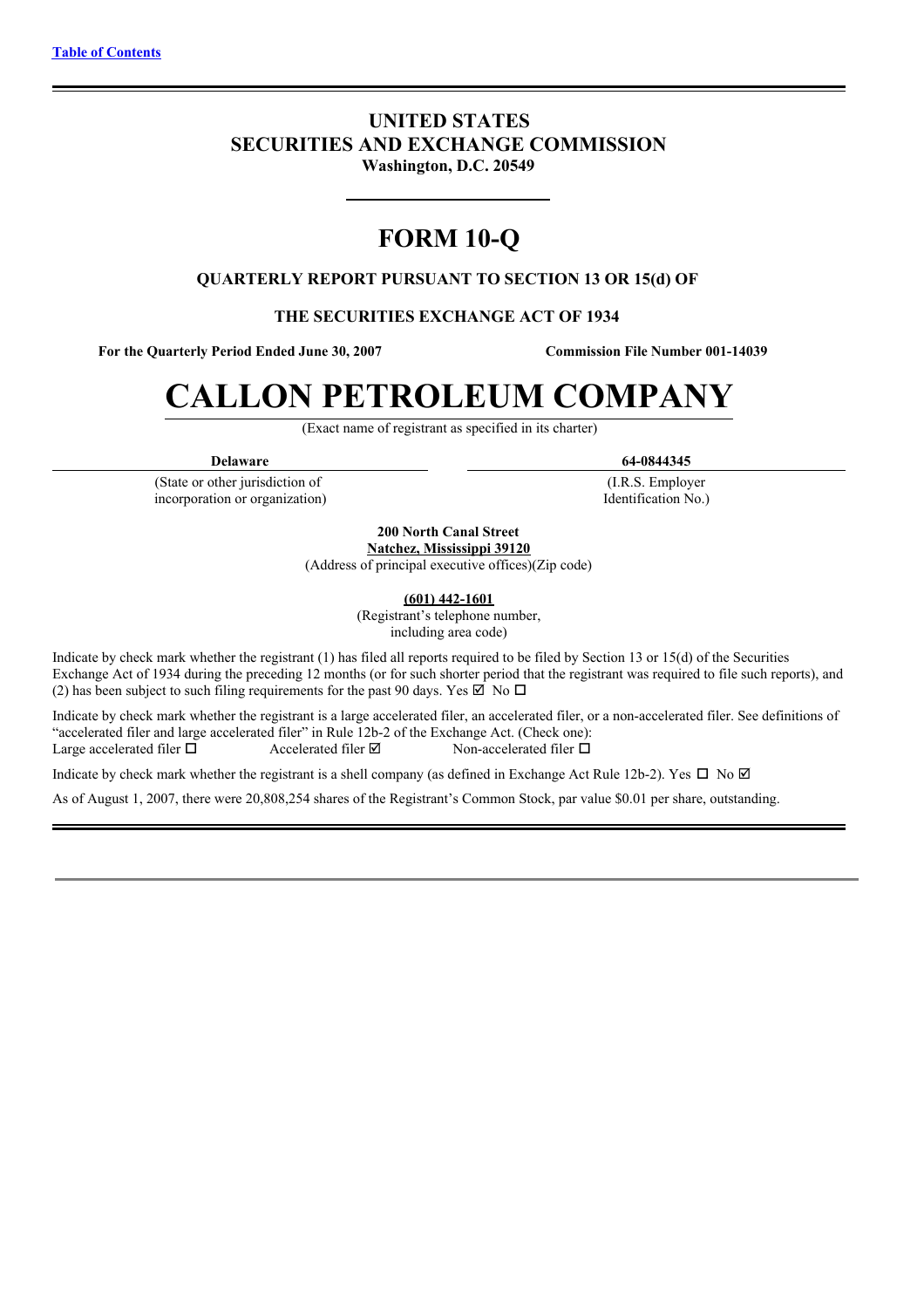# **CALLON PETROLEUM COMPANY**

# **TABLE OF CONTENTS**

| Part I. | <b>Financial Information</b>                                                                                                                                                                                     | Page No. |
|---------|------------------------------------------------------------------------------------------------------------------------------------------------------------------------------------------------------------------|----------|
|         | Consolidated Balance Sheets as of June 30, 2007 and December 31, 2006                                                                                                                                            | 3        |
|         | Consolidated Statements of Operations for Each of the Three and Six Months in the Periods Ended June 30,<br>2007 and June 30, 2006                                                                               | 4        |
|         | Consolidated Statements of Cash Flows for Each of the Six Months in the Periods Ended June 30, 2007 and<br>June 30, 2006                                                                                         | 5        |
|         | <b>Notes to Consolidated Financial Statements</b>                                                                                                                                                                | 6        |
|         | <u>Item 2. Management's Discussion and Analysis of Financial Condition and Results of Operations</u>                                                                                                             | 11       |
|         | <u>Item 3. Quantitative and Qualitative Disclosures about Market Risk</u>                                                                                                                                        | 19       |
|         | Item 4. Controls and Procedures                                                                                                                                                                                  | 20       |
|         | <b>Part II. Other Information</b>                                                                                                                                                                                |          |
|         | Item 4. Submission of Matters to a Vote of the Security Holders                                                                                                                                                  | 21       |
|         | Item 6. Exhibits<br>Certification of CEO Pursuant to Section 302<br>Certification of CFO Pursuant to Section 302<br>Certification of CEO Pursuant to Section 906<br>Certification of CFO Pursuant to Section 906 | 21       |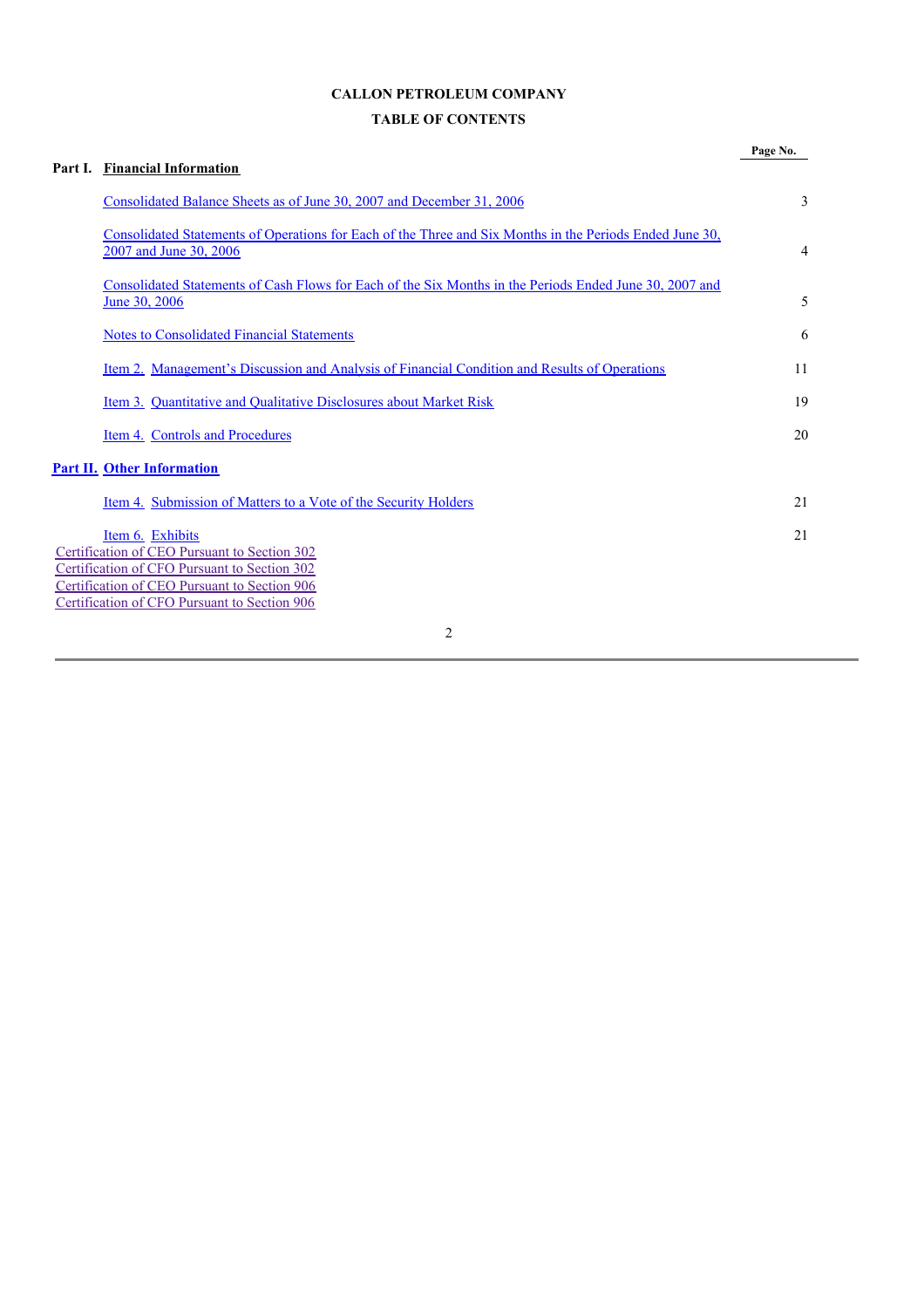# **Callon Petroleum Company Consolidated Balance Sheets (In thousands, except share data)**

|                                                                                        | <b>June 30,</b><br>2007 | December 31,<br>2006 |  |
|----------------------------------------------------------------------------------------|-------------------------|----------------------|--|
|                                                                                        | (Unaudited)             | (Note 1)             |  |
| <b>ASSETS</b>                                                                          |                         |                      |  |
| Current assets:                                                                        |                         |                      |  |
| Cash and cash equivalents                                                              | $\mathbb{S}$<br>29,270  | \$<br>1,896          |  |
| Accounts receivable                                                                    | 24,486                  | 32,166               |  |
| Restricted investments                                                                 | 2,658                   | 4,306                |  |
| Fair market value of derivatives                                                       | 4,325                   | 13,311               |  |
| Other current assets                                                                   | 6,902                   | 5,973                |  |
| Total current assets                                                                   | 67,641                  | 57,652               |  |
| Oil and gas properties, full-cost accounting method:                                   |                         |                      |  |
| <b>Evaluated properties</b>                                                            | 1,268,691               | 1,096,907            |  |
| Less accumulated depreciation, depletion and amortization                              | (645,348)               | (604, 682)           |  |
|                                                                                        | 623,343                 | 492,225              |  |
| Unevaluated properties excluded from amortization                                      | 68,050                  | 54,802               |  |
| Total oil and gas properties                                                           | 691,393                 | 547,027              |  |
| Other property and equipment, net                                                      | 2,104                   | 1,996                |  |
| Restricted investments                                                                 | 3,749                   | 1,935                |  |
| Investment in Medusa Spar LLC                                                          | 12,610                  | 12,580               |  |
| Other assets, net                                                                      | 11,354                  | 4,337                |  |
| <b>Total</b> assets                                                                    | \$<br>788,851           | 625,527<br>\$        |  |
| <b>LIABILITIES AND STOCKHOLDERS' EQUITY</b>                                            |                         |                      |  |
| Current liabilities:                                                                   |                         |                      |  |
| Accounts payable and accrued liabilities                                               | \$<br>44,721            | \$<br>46,611         |  |
| Asset retirement obligations                                                           | 11,083                  | 14,355               |  |
| Current maturities of long-term debt                                                   |                         | 213                  |  |
| Total current liabilities                                                              | 55,804                  | 61,179               |  |
|                                                                                        |                         |                      |  |
| Long-term debt                                                                         | 390,907                 | 225,521              |  |
| Asset retirement obligations                                                           | 23,527                  | 26,824               |  |
| Deferred tax liability                                                                 | 32,169                  | 30,054               |  |
| Other long-term liabilities                                                            | 1,018                   | 586                  |  |
| <b>Total liabilities</b>                                                               | 503,425                 | 344,164              |  |
| Stockholders' equity:                                                                  |                         |                      |  |
| Preferred Stock, \$.01 par value, 2,500,000 shares authorized;                         |                         |                      |  |
| Common Stock, \$.01 par value, 30,000,000 shares authorized; 20,754,450 and 20,747,773 |                         |                      |  |
| shares outstanding at June 30, 2007 and December 31, 2006, respectively                | 208                     | 207                  |  |
| Capital in excess of par value                                                         | 222,304                 | 220,785              |  |
| Other comprehensive income                                                             | 2,811                   | 8,652                |  |
| Retained earnings                                                                      | 60,103                  | 51,719               |  |
| Total stockholders' equity                                                             | 285,426                 | 281,363              |  |
| Total liabilities and stockholders' equity                                             | \$788,851               | 625,527<br>\$        |  |

The accompanying notes are an integral part of these financial statements.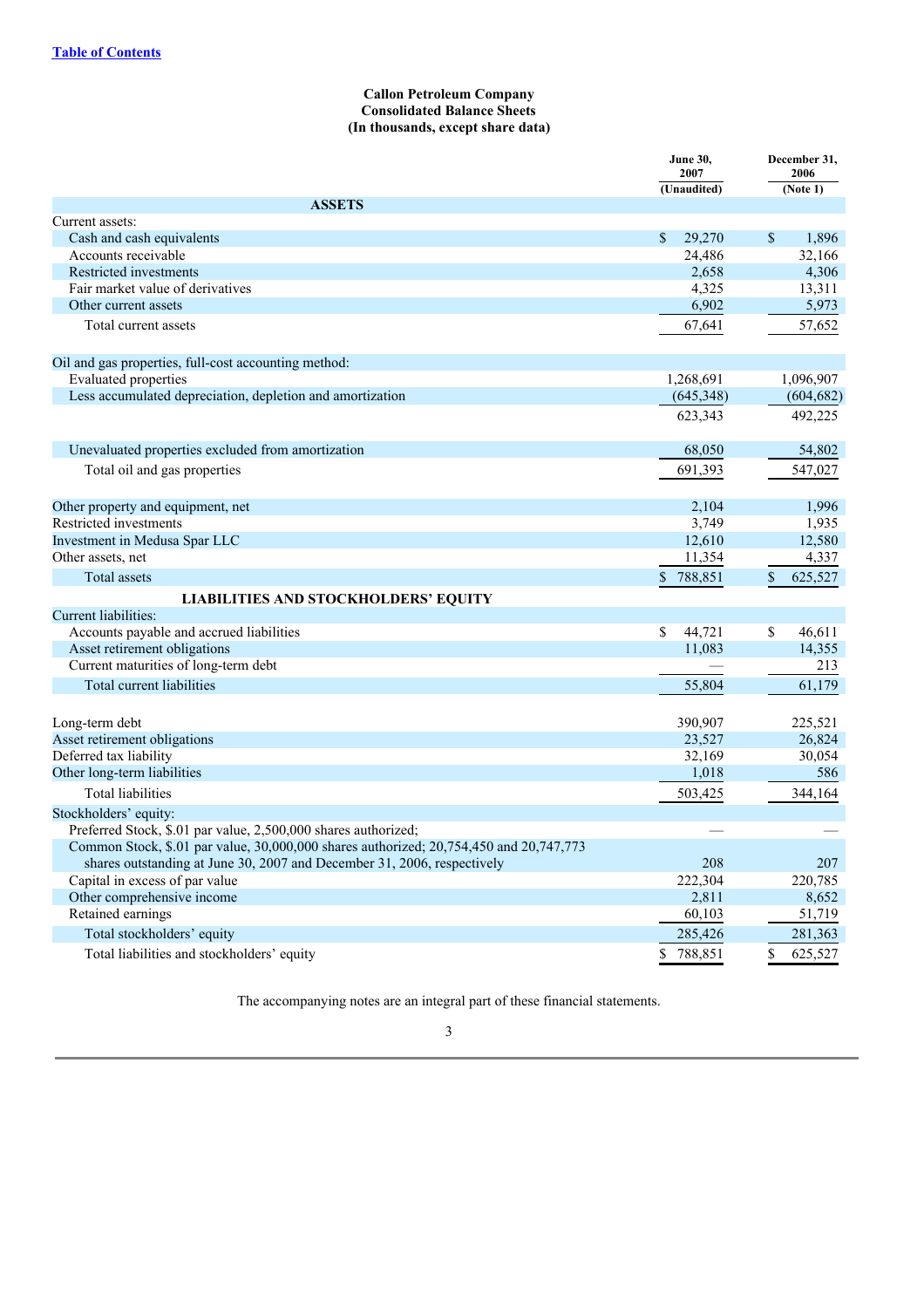# **Callon Petroleum Company Consolidated Statements of Operations (In thousands, except per share amounts) (Unaudited)**

|                                          |            | <b>Three Months Ended</b><br><b>June 30,</b> |            | <b>Six Months Ended</b><br><b>June 30,</b> |
|------------------------------------------|------------|----------------------------------------------|------------|--------------------------------------------|
|                                          | 2007       | 2006                                         | 2007       | 2006                                       |
| Operating revenues:                      |            |                                              |            |                                            |
| Oil sales                                | \$16,178   | \$26,580                                     | \$32,146   | \$54,379                                   |
| Gas sales                                | 27,296     | 20,477                                       | 56,812     | 38,259                                     |
| Total operating revenues                 | 43,474     | 47,057                                       | 88,958     | 92,638                                     |
| Operating expenses:                      |            |                                              |            |                                            |
| Lease operating expenses                 | 8,613      | 7,365                                        | 15,212     | 13,270                                     |
| Depreciation, depletion and amortization | 18,819     | 14,791                                       | 40,666     | 28,627                                     |
| General and administrative               | 2,271      | 1,924                                        | 4,492      | 3,650                                      |
| Accretion expense                        | 943        | 1,331                                        | 2,055      | 2,750                                      |
| Derivative expense                       |            | $30\,$                                       |            | 120                                        |
| Total operating expenses                 | 30,646     | 25,441                                       | 62,425     | 48,417                                     |
| Income from operations                   | 12,828     | 21,616                                       | 26,533     | 44,221                                     |
| Other (income) expenses:                 |            |                                              |            |                                            |
| Interest expense                         | 9,172      | 4,128                                        | 13,757     | 8,276                                      |
| Other (income)                           | (102)      | (670)                                        | (427)      | (1,000)                                    |
| Total other (income) expenses            | 9,070      | 3,458                                        | 13,330     | 7,276                                      |
| Income before income taxes               | 3,758      | 18,158                                       | 13,203     | 36,945                                     |
| Income tax expense                       | 1,315      | 6,294                                        | 5,118      | 12,844                                     |
| Income before Medusa Spar LLC            | 2,443      | 11,864                                       | 8,085      | 24,101                                     |
| Income from Medusa Spar LLC net of tax   | 138        | 439                                          | 299        | 969                                        |
| Net income                               | \$2,581    | \$12,303                                     | \$8,384    | \$25,070                                   |
| Net income per common share:             |            |                                              |            |                                            |
| <b>Basic</b>                             | \$<br>0.12 | \$<br>0.61                                   | 0.40<br>\$ | 1.26<br>\$                                 |
| Diluted                                  | \$<br>0.12 | \$<br>0.57                                   | \$ 0.39    | \$<br>1.17                                 |
| Shares used in computing net income:     |            |                                              |            |                                            |
| Basic                                    | 20,726     | 20,314                                       | 20,724     | 19,855                                     |
| Diluted                                  | 21,302     | 21,448                                       | 21,248     | 21,388                                     |

The accompanying notes are an integral part of these financial statements.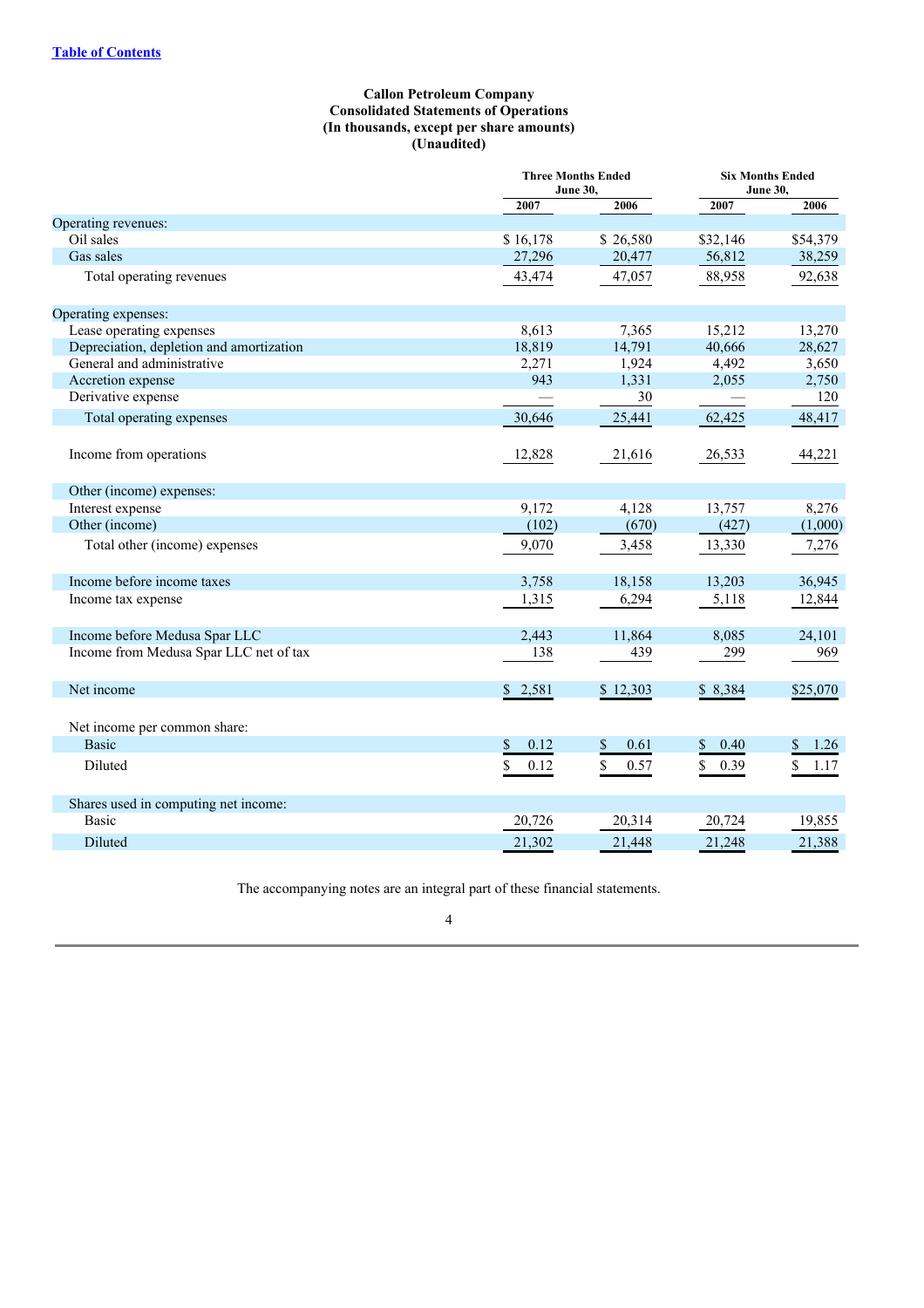# **Callon Petroleum Company Consolidated Statements of Cash Flows (In thousands) (Unaudited)**

|                                                                               | <b>Six Months Ended</b> |                         |
|-------------------------------------------------------------------------------|-------------------------|-------------------------|
|                                                                               | <b>June 30,</b><br>2007 | <b>June 30,</b><br>2006 |
| Cash flows from operating activities:                                         |                         |                         |
| Net income                                                                    | \$<br>8,384             | \$25,070                |
| Adjustments to reconcile net income to cash provided by operating activities: |                         |                         |
| Depreciation, depletion and amortization                                      | 41,095                  | 28,996                  |
| Accretion expense                                                             | 2,055                   | 2,750                   |
| Amortization of deferred financing costs                                      | 1,314                   | 1,106                   |
| Non-cash derivative expense                                                   |                         | 120                     |
| Equity in earnings of Medusa Spar LLC                                         | (299)                   | (969)                   |
| Deferred income tax expense                                                   | 5,118                   | 12,844                  |
| Non-cash charge related to compensation plans                                 | 725                     | 267                     |
| Excess tax benefits from share-based payment arrangements                     |                         | (1, 304)                |
| Changes in current assets and liabilities:                                    |                         |                         |
| Accounts receivable                                                           | 6,340                   | 1,282                   |
| Other current assets                                                          | (929)                   | 243                     |
| <b>Current liabilities</b>                                                    | 6,980                   | 5,579                   |
| Change in gas balancing receivable                                            | (10)                    | (257)                   |
| Change in gas balancing payable                                               | 437                     | 103                     |
| Change in other long-term liabilities                                         | (5)                     | 216                     |
| Change in other assets, net                                                   | (1,049)                 | (704)                   |
| Cash provided by operating activities                                         | 70,156                  | 75,342                  |
| Cash flows from investing activities:                                         |                         |                         |
| Capital expenditures                                                          | (50, 911)               | (80,015)                |
| Entrada acquisition                                                           | (150,000)               |                         |
| Distribution from Medusa Spar LLC                                             | 430                     | 370                     |
| Cash used by investing activities                                             | (200, 481)              | (79, 645)               |
| Cash flows from financing activities:                                         |                         |                         |
| Change in accrued liabilities to be refinanced                                |                         | (5,000)                 |
| Increases in debt                                                             | 211,000                 | 39,000                  |
| Payments on debt                                                              | (46,000)                | (32,000)                |
| Deferred financing costs                                                      | (6, 429)                |                         |
| Equity issued related to employee stock plans                                 |                         | (381)                   |
| Excess tax benefits from share-based payment arrangements                     |                         | 1,304                   |
| Capital leases                                                                | (872)                   | (139)                   |
| Cash provided by financing activities                                         | 157,699                 | 2,784                   |
| Net increase (decrease) in cash and cash equivalents                          | 27,374                  | (1,519)                 |
| Cash and cash equivalents:                                                    |                         |                         |
| Balance, beginning of period                                                  | 1,896                   | 2,565                   |
| Balance, end of period                                                        | 29,270<br>\$            | \$<br>1,046             |

The accompanying notes are an integral part of these financial statements.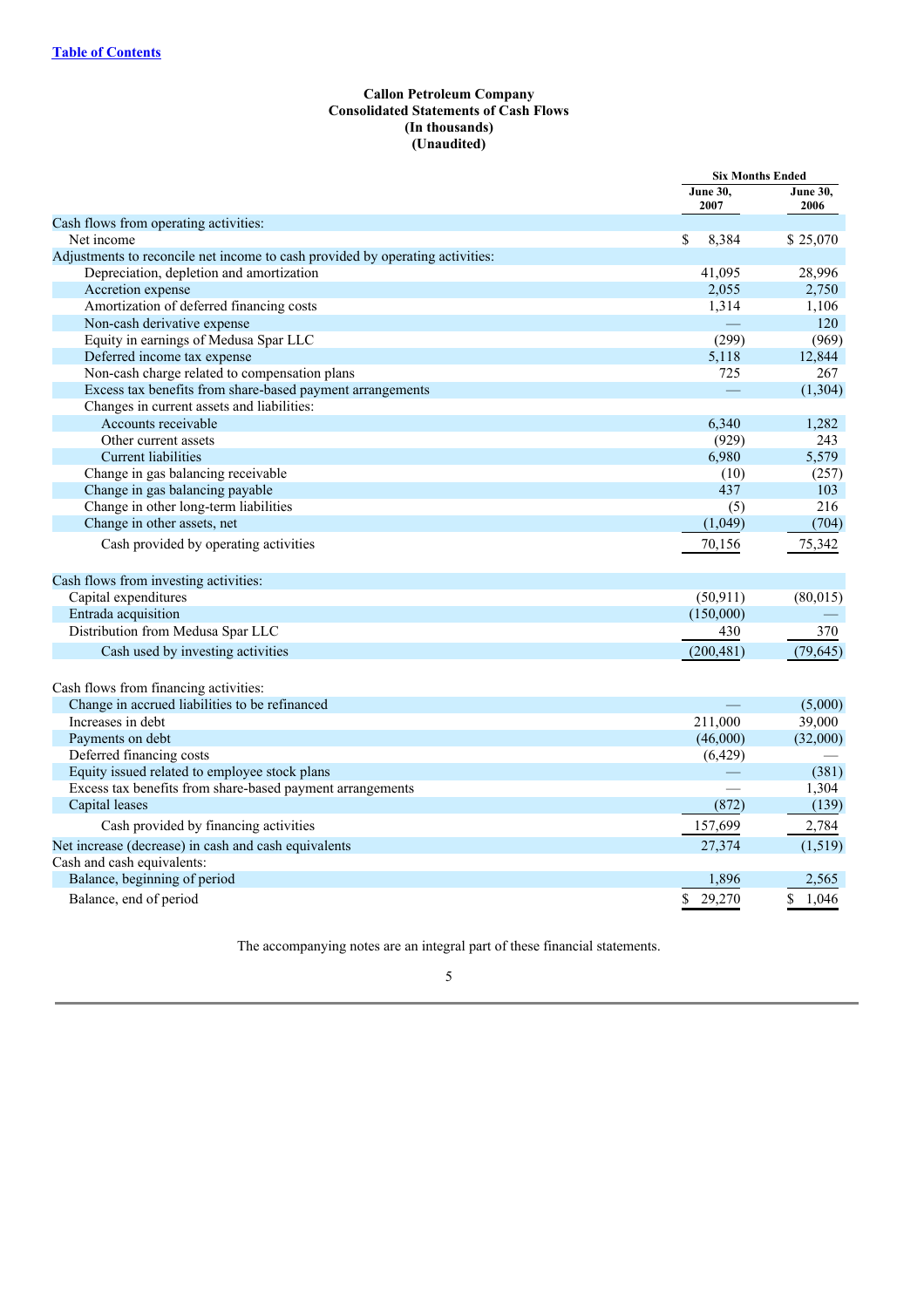#### **CALLON PETROLEUM COMPANY NOTES TO CONSOLIDATED FINANCIAL STATEMENTS June 30, 2007**

#### **1. General**

The financial information presented as of any date other than December 31, 2006 has been prepared from the books and records of Callon Petroleum Company (the "Company" or "Callon") without audit. Financial information as of December 31, 2006 has been derived from the audited financial statements of the Company, but does not include all disclosures required by U.S. generally accepted accounting principles. In the opinion of management, all adjustments, consisting only of normal recurring adjustments, necessary for the fair presentation of the financial information for the periods indicated, have been included. For further information regarding the Company's accounting policies, refer to the Consolidated Financial Statements and related notes for the year ended December 31, 2006 included in the Company's Annual Report on Form 10-K filed March 16, 2007. The results of operations for the three-month and six-month periods ended June 30, 2007 are not necessarily indicative of future financial results.

#### **2. Net Income Per Share**

Basic net income per common share was computed by dividing net income by the weighted average number of shares of common stock outstanding during the period. Diluted net income per common share was determined on a weighted average basis using common shares issued and outstanding adjusted for the effect of common stock equivalents computed using the treasury stock method.

A reconciliation of the basic and diluted net income per share computation is as follows (in thousands, except per share amounts):

|                                                                                                     |     | <b>Three Months Ended</b><br><b>June 30,</b> |    |          | <b>Six Months Ended</b><br><b>June 30,</b> |         |   |          |
|-----------------------------------------------------------------------------------------------------|-----|----------------------------------------------|----|----------|--------------------------------------------|---------|---|----------|
|                                                                                                     |     | 2007                                         |    | 2006     |                                            | 2007    |   | 2006     |
| (a) Net income                                                                                      |     | \$2,581                                      |    | \$12,303 |                                            | \$8,384 |   | \$25,070 |
| (b) Weighted average shares outstanding                                                             |     | 20,726                                       |    | 20,314   |                                            | 20,724  |   | 19,855   |
| Dilutive impact of stock options                                                                    |     | 150                                          |    | 247      |                                            | 144     |   | 294      |
| Dilutive impact of warrants                                                                         |     | 335                                          |    | 775      |                                            | 317     |   | 1,133    |
| Dilutive impact of restricted stock                                                                 |     | 91                                           |    | 112      |                                            | 63      |   | 106      |
| (c) Weighted average shares outstanding for diluted net income per                                  |     |                                              |    |          |                                            |         |   |          |
| share                                                                                               |     | 21,302                                       |    | 21,448   |                                            | 21,248  |   | 21,388   |
| Basic net income per share $(a, b)$                                                                 | \$. | 0.12                                         | S. | 0.61     | \$.                                        | 0.40    |   | 1.26     |
| Diluted net income per share $(a, c)$                                                               | \$  | 0.12                                         | \$ | 0.57     | \$                                         | 0.39    | S | 1.17     |
| Stock options and warrants excluded due to the exercise price being<br>greater than the stock price |     | 77                                           |    | 15       |                                            | 73      |   | 15       |
| 6                                                                                                   |     |                                              |    |          |                                            |         |   |          |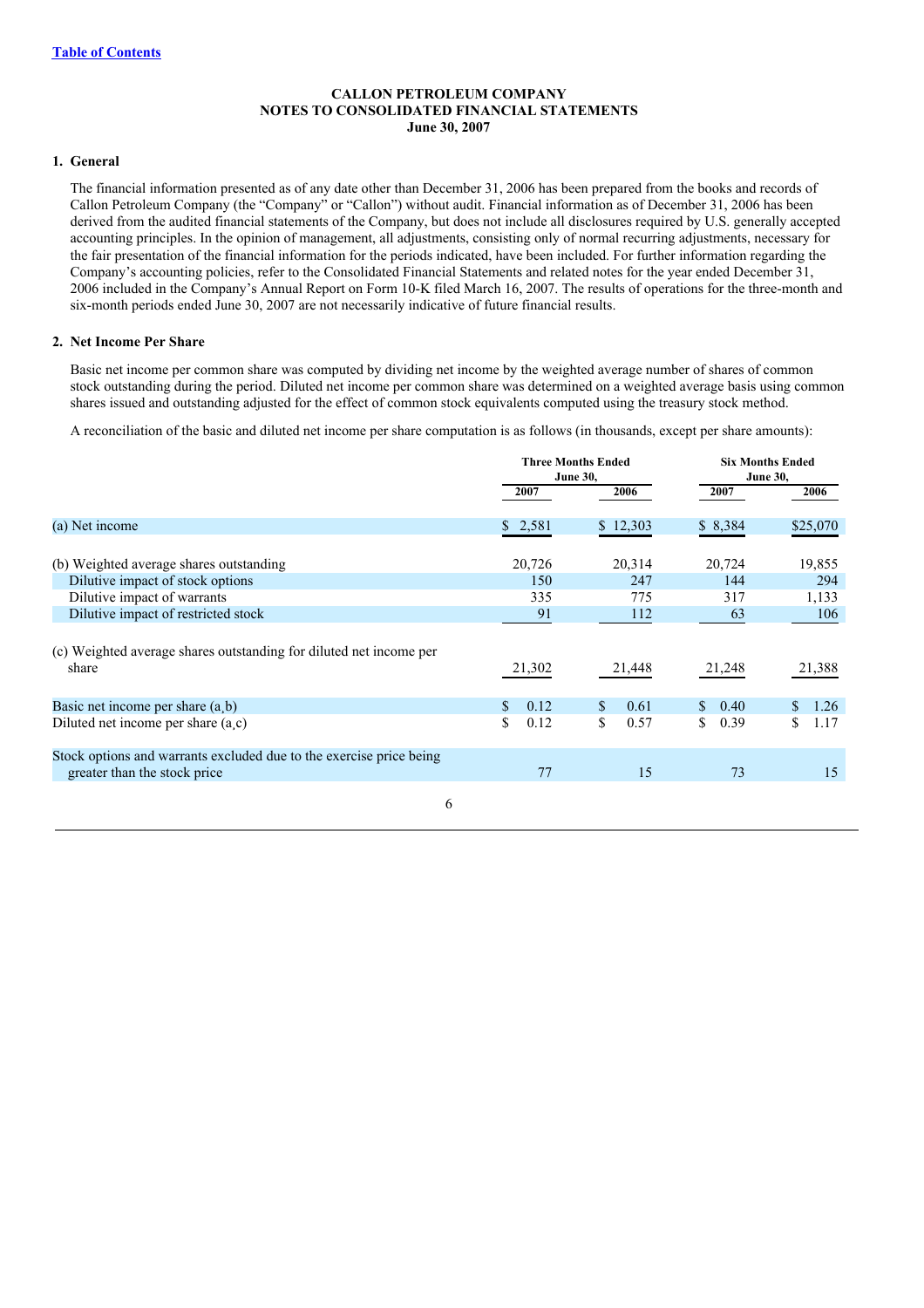# **3. Derivatives**

The Company periodically uses derivative financial instruments to manage oil and gas price risk on a limited amount of its future production and does not use these instruments for trading purposes. Settlements of derivative contracts are generally based on the difference between the contract price or prices specified in the derivative instrument and a NYMEX price or other cash or futures index price. Such derivative contracts are accounted for under Statement of Financial Accounting Standards No. 133. "Accounting for Derivative Instruments and Hedging Activities," ("SFAS No. 133"), as amended.

The Company's derivative contracts that are accounted for as cash flow hedges under SFAS 133 are recorded at fair market value and the changes in fair value are recorded through other comprehensive income (loss), net of tax, in stockholders' equity. The cash settlements on these contracts are recorded as an increase or decrease in oil and gas sales. The changes in fair value related to ineffective derivative contracts are recognized as derivative expense (income). The cash settlements on these contracts are also recorded within derivative expense (income).

Cash settlements on effective cash flow hedges during the three-month periods ended June 30, 2007 and 2006 resulted in an increase in oil and gas sales of \$823,000 and \$1.8 million, respectively. Cash settlements on effective cash flow hedges during the six-month periods ended June 30, 2007 and 2006 resulted in an increase in oil and gas sales of \$3.6 million and \$2.5 million, respectively.

Derivative expense of \$30,000 and \$120,000 for three-month and the six-month periods ended June 30, 2006, respectively, represents the amortization of derivative contract premiums.

Listed in the table below are the outstanding derivative contracts as of June 30, 2007:

#### **Collars**

| Product         | Volumes per<br>Month | Quantity<br>Type | Average<br>Floor<br>Price | Average<br>Ceiling<br>Price | Period      |
|-----------------|----------------------|------------------|---------------------------|-----------------------------|-------------|
| O <sub>il</sub> | 25,000               | <b>Bbls</b>      | \$65.00                   | \$83.30                     | 07/07-12/07 |
| O <sub>il</sub> | 25,000               | <b>Bbls</b>      | \$65.00                   | \$94.20                     | 07/07-12/07 |
| Natural Gas     | 600,000              | <b>MMBtu</b>     | \$8.00                    | \$12.70                     | 07/07-12/07 |
|                 |                      |                  |                           |                             |             |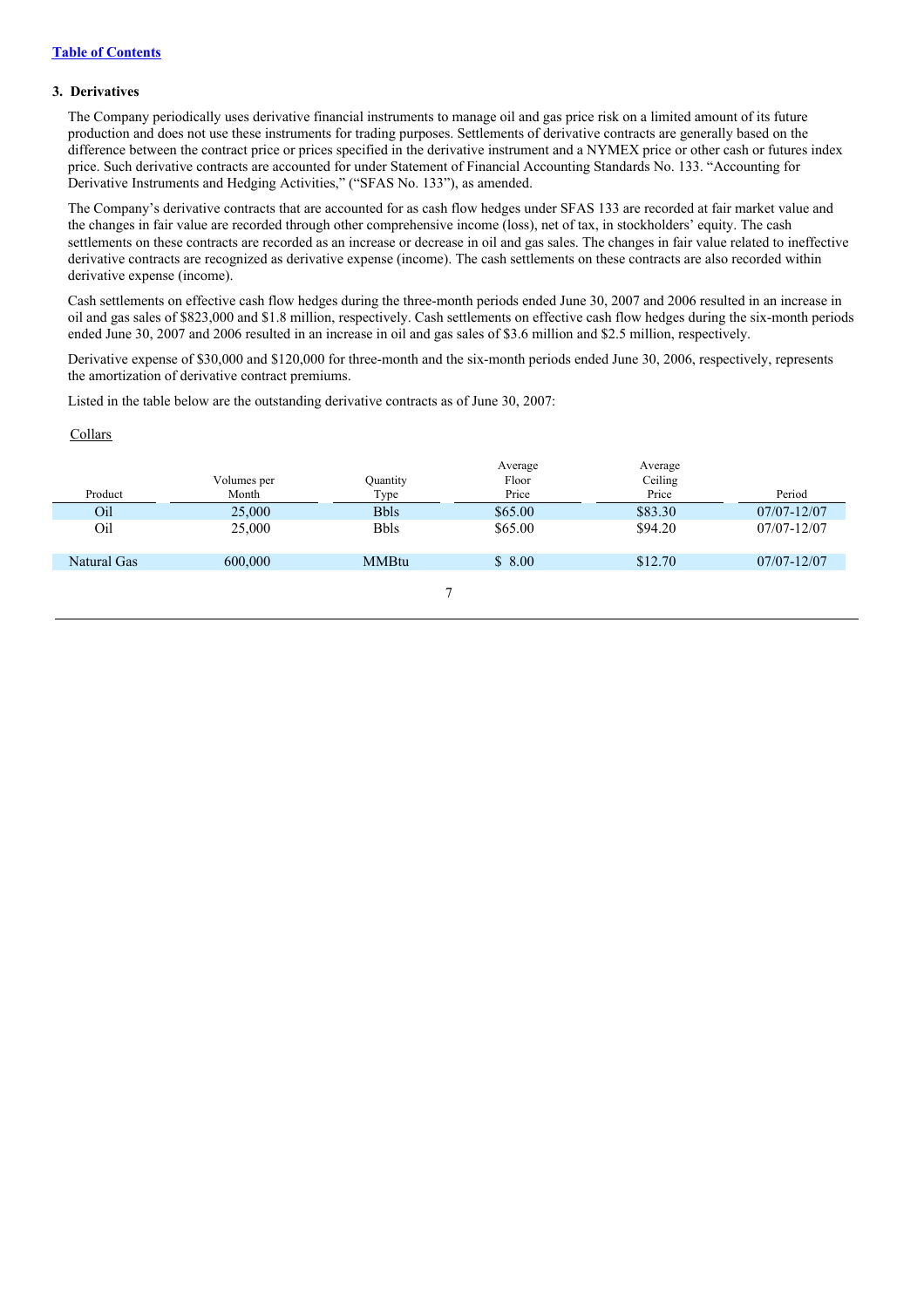# **4. Long-Term Debt**

Long-term debt consisted of the following at:

|                                                        | <b>June 30,</b><br>2007 | December 31,<br>2006   |
|--------------------------------------------------------|-------------------------|------------------------|
|                                                        |                         | (In thousands)         |
| Senior Secured Credit Facility (matures July 31, 2010) | \$.                     | 35,000<br><sup>S</sup> |
| 9.75% Senior Notes (due 2010), net of discount         | 190,907                 | 189,862                |
| Senior Revolving Credit Facility (due 2014)            | 200,000                 |                        |
| Capital lease                                          |                         | 872                    |
| Total debt                                             | 390,907                 | 225,734                |
| Less current portion:                                  |                         |                        |
| Capital lease                                          |                         | 213                    |
| Long-term debt                                         | \$390,907               | 225.521                |

On August 30 2006, the Company closed on a four-year amended and restated senior secured credit facility with Union Bank of California ("UBOC"), N.A. The borrowing base, which is reviewed and redetermined semi-annually, was \$50 million at June 30, 2007. Borrowings under the credit facility are secured by mortgages covering the Company's major fields excluding Entrada. As of June 30, 2007, there were no borrowings under the facility.

On April 18, 2007, Callon closed the Entrada acquisition contemporaneous with a seven-year \$200 million senior revolving credit facility arranged by Merrill Lynch Capital Corporation, which is secured by a lien on the Entrada properties. Borrowings outstanding under the facility bear interest at a rate of LIBOR plus 7%. The Company borrowed the full commitment amount under the facility at closing to cover the required \$150 million payment to BP Exploration and Production Company ("BP") and expenses and fees related to the transaction and the balance was used to pay down the Company's UBOC senior secured credit facility. Callon's UBOC senior secured credit facility was amended to allow for this transaction. The amendment included a provision which reduced the borrowing base under the UBOC facility to \$50 million until the next borrowing base redetermination date. See Note 7 for more discussion on the Entrada acquisition.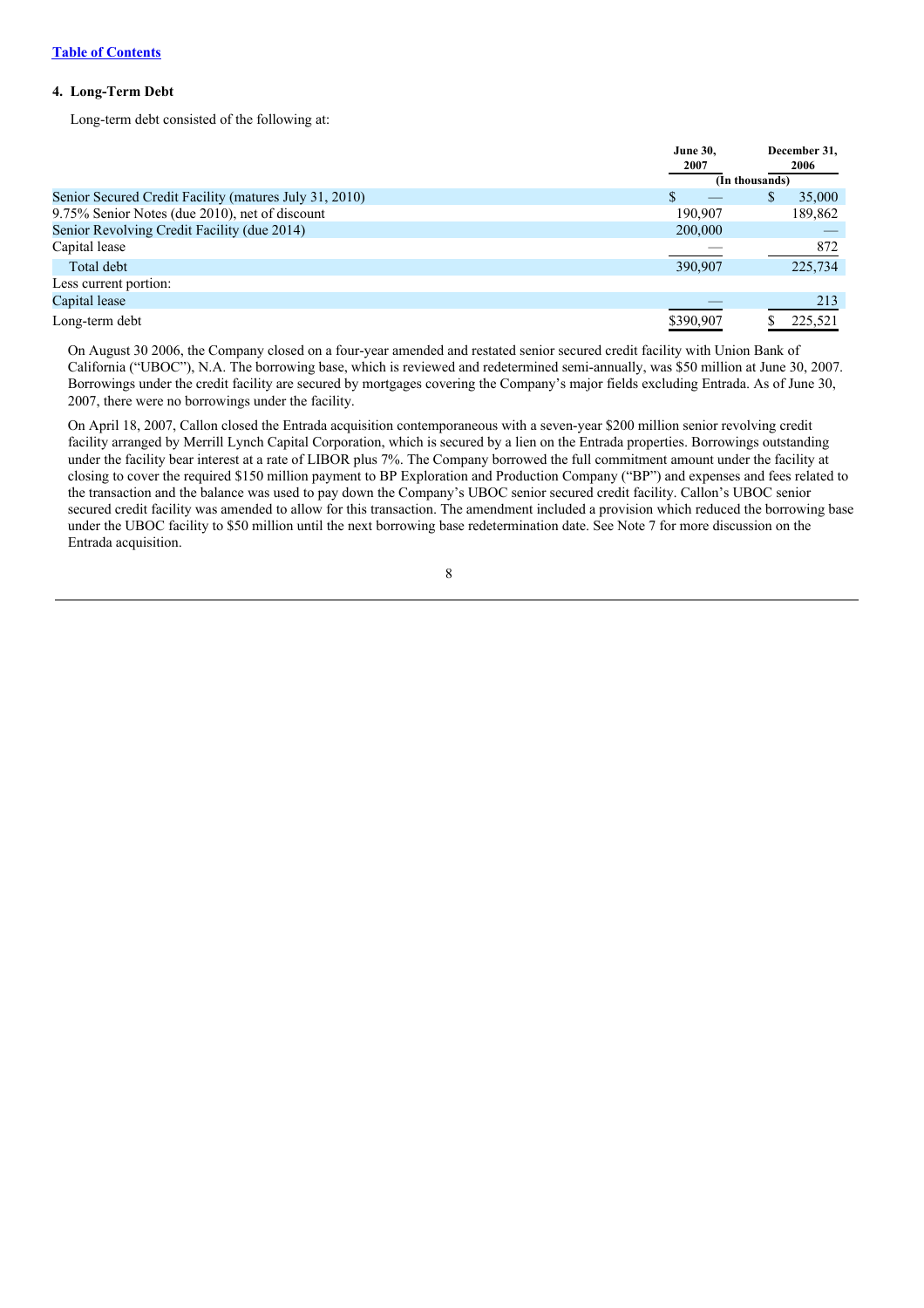# **5. Comprehensive Income**

A summary of the Company's comprehensive income is detailed below (in thousands):

|                                     |         | <b>Three Months Ended</b><br><b>June 30.</b> |          | <b>Six Months Ended</b><br><b>June 30.</b> |
|-------------------------------------|---------|----------------------------------------------|----------|--------------------------------------------|
|                                     | 2007    | 2006                                         | 2007     | 2006                                       |
| Net income                          | \$2.581 | \$12.303                                     | \$8.384  | \$25,070                                   |
| Other comprehensive income (loss):  |         |                                              |          |                                            |
| Change in fair value of derivatives | 80      | 1,019                                        | (5, 841) | 2,294                                      |
| Total comprehensive income          | \$2,661 | 13.322                                       | \$ 2,543 | \$27,364                                   |

#### **6. Asset Retirement Obligations**

The following table summarizes the activity for the Company's asset retirement obligations:

|                                                    | <b>Six Months Ended</b> |
|----------------------------------------------------|-------------------------|
|                                                    | June 30, 2007           |
| Asset retirement obligation at beginning of period | 41.179                  |
| Accretion expense                                  | 2,055                   |
| Liabilities incurred                               | 315                     |
| Liabilities settled                                | (8,621)                 |
| Revisions to estimate                              | (318)                   |
| Asset retirement obligation at end of period       | 34,610                  |
| Less: current asset retirement obligation          | (11,083)                |
| Long-term asset retirement obligation              | 23.527                  |

Assets, primarily U.S. Government securities, of approximately \$6.4 million at June 30, 2007, are recorded as restricted investments. These assets are held in abandonment trusts dedicated to pay future abandonment costs for several of the Company's oil and gas properties.

# **7. Entrada Acquisition**

On April 18, 2007, the Company completed an acquisition of BP's 80% working interest in the Entrada Field for a purchase price of \$190 million. The purchase price included \$150 million payable at closing and an additional \$40 million payable after the achievement of certain production milestones. The purchased interests included five federal offshore blocks at Garden Banks Blocks 738, 782, 785, 826 and 827, subject to certain depth limitations. As a result of the acquisition, Callon owns a 100% working interest in the Entrada Field and is operator. The acquisition added 150 billion cubic feet of natural gas equivalent (Bcfe) to Callon's proved undeveloped reserves.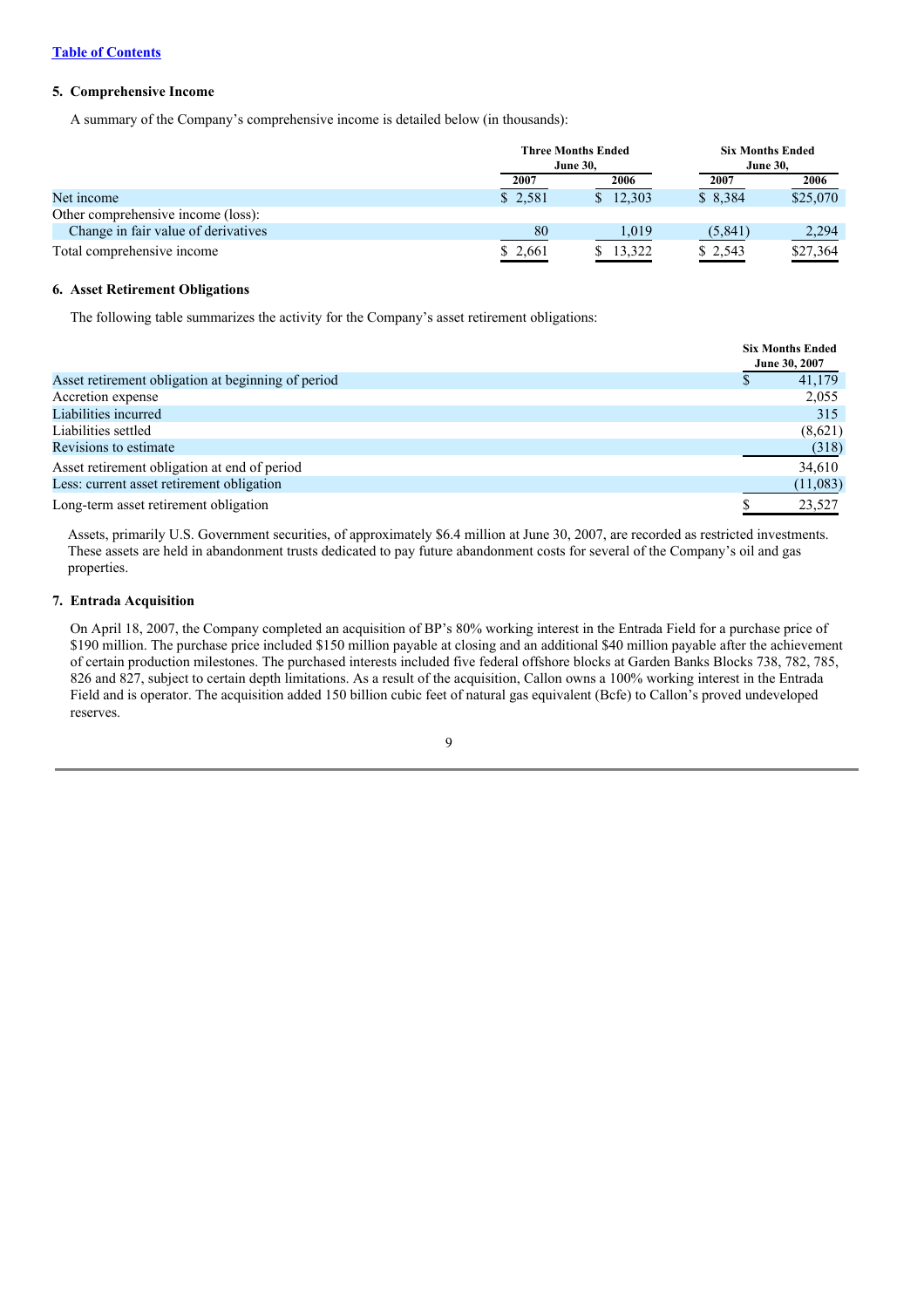The acquisition was recorded at fair value based on the initial purchase price of \$150 million. The Company may record the additional \$40 million as additional purchase price in the future when the production milestones are achieved, in accordance with the terms of the agreement.

To finance the initial \$150 million payment of the purchase price, Callon closed on a seven-year \$200 million senior revolving credit facility arranged by Merrill Lynch Capital Corporation contemporaneous with the closing of the acquisition, which is secured by a lien on the Entrada properties. The Company borrowed the full commitment amount under the facility at closing to cover the required \$150 million payment to BP and expenses and fees related to the transaction and the balance was used to pay down our UBOC senior secured credit facility.

#### **8. Accounting for Uncertainty in Income Taxes**

Callon adopted Financial Accounting Standards Board ("FASB") Interpretation No. 48 "Accounting for Uncertainty in Income Taxes" ("FIN 48"), effective January 1, 2007. FIN 48 clarifies the accounting for income taxes by prescribing the minimum recognition threshold a tax position is required to meet before being recognized in the financial statements. FIN 48 also provides guidance on derecognition, measurement, classification, interest and penalties, accounting in interim periods, disclosure and transition. The Company had no significant unrecognized tax benefits at the date of adoption or at June 30, 2007. Accordingly, the Company does not have any interest or penalties related to uncertain tax positions. However, if interest or penalties were to be incurred related to uncertain tax positions, such amounts would be recognized in income tax expense. Tax periods for all years after 1978 remain open to examination by the federal and state taxing jurisdictions to which the Company is subject.

#### **9. Accounting Pronouncements**

In September 2006, the FASB issued Statement of Financial Accounting Standard No. 157, ("SFAS 157"), Fair Value Measurements. SFAS 157 defines fair value, establishes a framework for measuring fair value and requires enhanced disclosures about fair value measurements. SFAS 157 is effective for fiscal years beginning after November 15, 2007 and interim periods within those fiscal years. The Company is currently reviewing the provisions of SFAS 157 and has not yet determined the impact of adoption.

In February 2007, the FASB issued Statement of Financial Accounting Standard No. 159 "The Fair Value Option for Financial Assets and Liabilities — Including an amendment of FASB No. 115" ("SFAS 159"). SFAS 159 permits entities to choose to measure many financial instruments and certain other items at fair value. This statement is effective for fiscal years beginning after November 15, 2007, with early adoption allowed. The Company has not yet determined the impact, if any, the adoption of this standard may have on its financial condition or results of operations.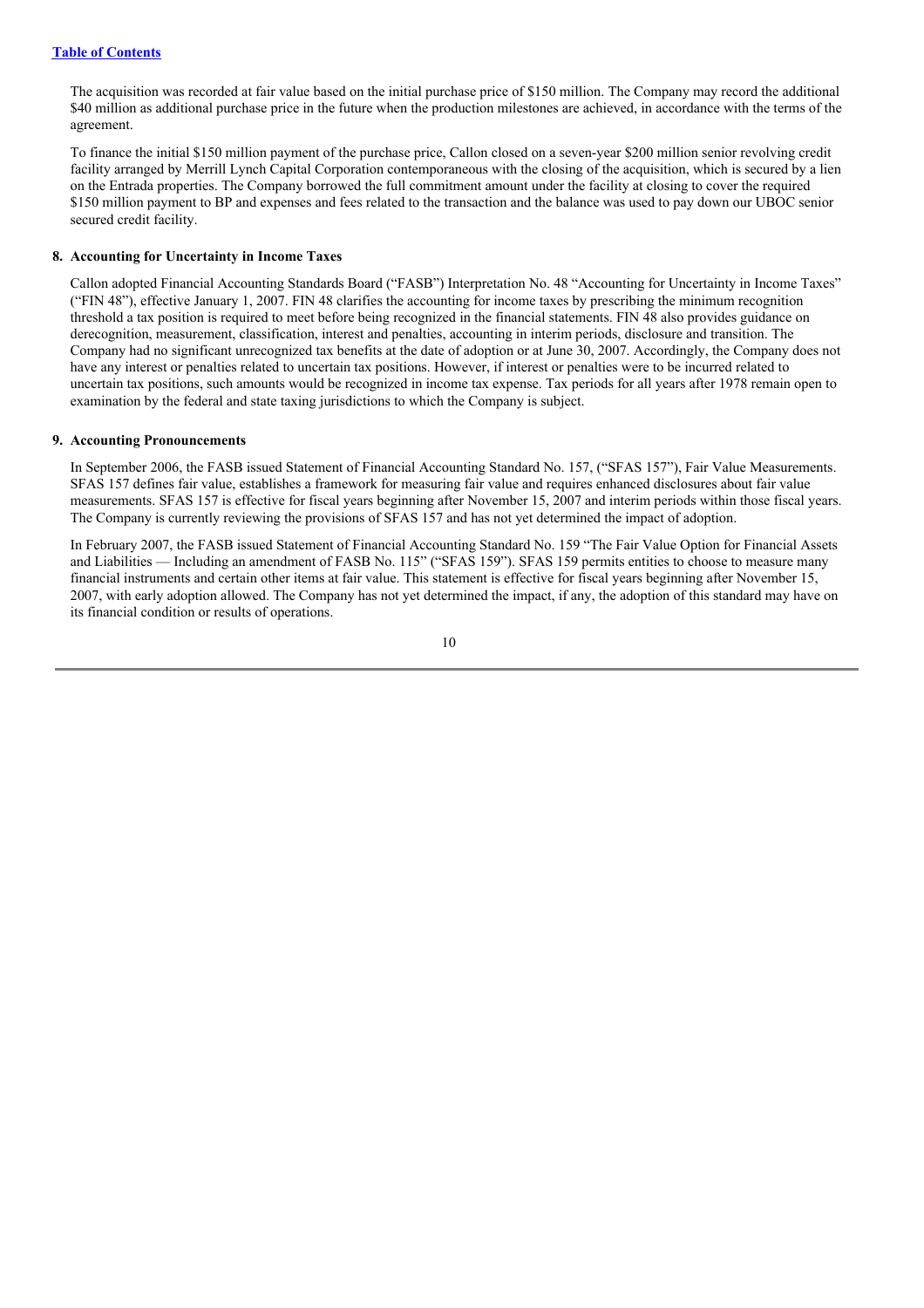#### **Item 2. MANAGEMENT'S DISCUSSION AND ANALYSIS OF FINANCIAL CONDITION AND RESULTS OF OPERATIONS**

#### **Forward-Looking Statements**

This report includes "forward-looking statements" within the meaning of Section 27A of the Securities Act of 1933 and Section 21E of the Securities Exchange Act of 1934. All statements other than statements of historical facts included in this report, including statements regarding our financial position, adequacy of resources, estimated reserve quantities, business strategies, plans, objectives and expectations for future operations and covenant compliance, are forward-looking statements. We can give no assurances that the assumptions upon which such forward-looking statements are based will prove to have been correct. Important factors that could cause actual results to differ materially from our expectations ("Cautionary Statements") are disclosed in the section entitled "Risk Factors" included in our Annual Report on Form 10-K for our most recent fiscal year, elsewhere in this report and from time to time in other filings made by us with the Securities and Exchange Commission. All subsequent written and oral forward-looking statements attributable to us or persons acting on our behalf are expressly qualified by the Cautionary Statements.

#### **General**

Our revenues, profitability, future growth and the carrying value of our oil and gas properties are substantially dependent on prevailing prices of oil and gas, our ability to find, develop and acquire additional oil and gas reserves that are economically recoverable and our ability to develop existing proved undeveloped reserves. Our ability to maintain or increase our borrowing capacity and to obtain additional capital on attractive terms is also influenced by oil and gas prices. Prices for oil and gas are subject to large fluctuations in response to relatively minor changes in the supply of and demand for oil and gas, market uncertainty and a variety of additional factors beyond our control. These factors include weather conditions in the United States, the condition of the United States economy, the actions of the Organization of Petroleum Exporting Countries, governmental regulations, political stability in the Middle East and elsewhere, the foreign supply of oil and gas, the price of foreign imports and the availability of alternate fuel sources. Any substantial and extended decline in the price of oil or gas would have an adverse effect on the carrying value of our proved reserves, borrowing capacity, revenues, profitability and cash flows from operations. We use derivative financial instruments for price protection purposes on a limited amount of our future production, but do not use derivative financial instruments for trading purposes.

The following discussion is intended to assist in an understanding of our historical financial position and results of operations. Our historical financial statements and notes thereto included elsewhere in this quarterly report contain detailed information that should be referred to in conjunction with the following discussion.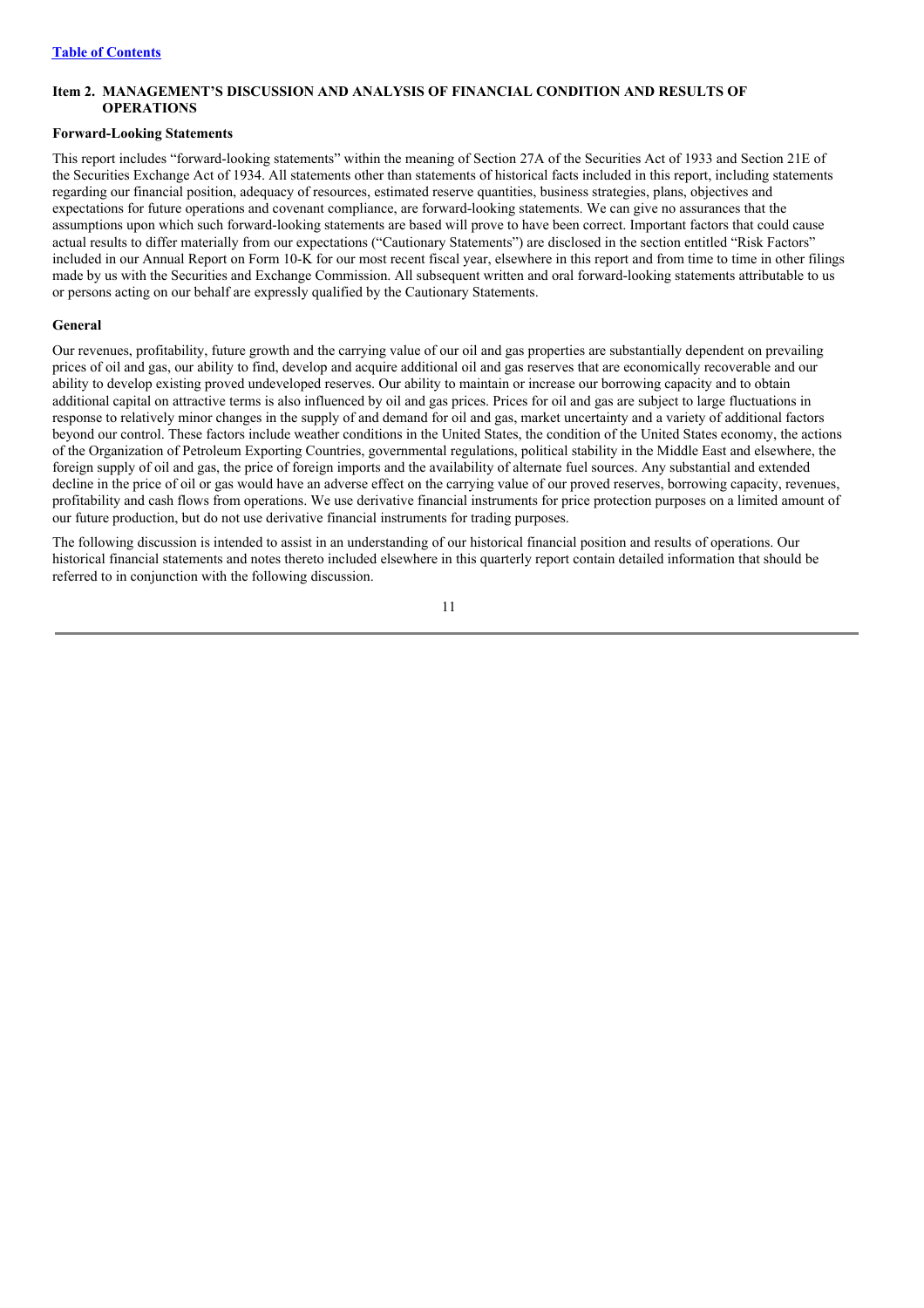# **Liquidity and Capital Resources**

Our primary sources of capital are cash flows from operations, borrowings from financial institutions and the sale of debt and equity securities. On June 30, 2007, we had net cash and cash equivalents of \$29 million and \$50 million of availability under our UBOC senior secured credit facility. Cash provided from operating activities during the six-month period ended June 30, 2007 totaled \$70 million, a 7% decrease when compared to 2006. The decrease was primarily attributable to an increase in interest expense resulting from the seven-year \$200 million senior revolving credit facility discussed below, an increase in lease operating expenses resulting from new properties coming online and a reduction in revenues primarily due to gas pricing. Net capital expenditures from the cash flow statement, excluding the Entrada acquisition, for the six-month period ended June 30, 2007 totaled \$51 million.

Our capital expenditure budget for 2007, including capitalized interest and general and administrative expenses, will require approximately \$125 million of funding. We expect that available cash and cash flows generated from operations during 2007 along with current availability under our UBOC senior secured credit facility will provide the capital necessary to fund these capital expenditures as well as our asset retirement obligations which are expected to be approximately \$2 million. See the Capital Expenditures section below for a more detailed discussion of our anticipated capital expenditures for 2007.

On April 18, 2007, we closed the Entrada acquisition contemporaneous with a seven-year \$200 million senior revolving credit facility arranged by Merrill Lynch Capital Corporation, which is secured by a lien on the Entrada properties. We borrowed the full commitment amount under the facility at closing to cover the required \$150 million payment to BP and expenses and fees related to the transaction, and the balance was used to pay down our UBOC senior secured credit facility and for general corporate purposes.

On August 30, 2006, we closed on a four-year amended and restated senior secured credit facility with UBOC. The borrowing base, which is reviewed and redetermined semi-annually, was \$50 million at June 30, 2007. Borrowings under the UBOC senior secured credit facility are secured by mortgages covering our major fields excluding Entrada. Our UBOC senior secured credit facility was amended to allow for the financing arranged to acquire BP's interest in the Entrada Field. See Entrada Acquisition below for further discussion about the acquisition.

The Indenture governing our 9.75% Senior Notes due 2010 and our senior secured credit facility with UBOC contain various covenants, including restrictions on additional indebtedness and payment of cash dividends. In addition, our senior secured credit facility contains covenants for maintenance of certain financial ratios. We were in compliance with these covenants at June 30, 2007. See Note 7 of the Consolidated Financial Statements for the year ended December 31, 2006 included in our Annual Report on Form 10-K filed March 16, 2007 for a more detailed discussion of long-term debt.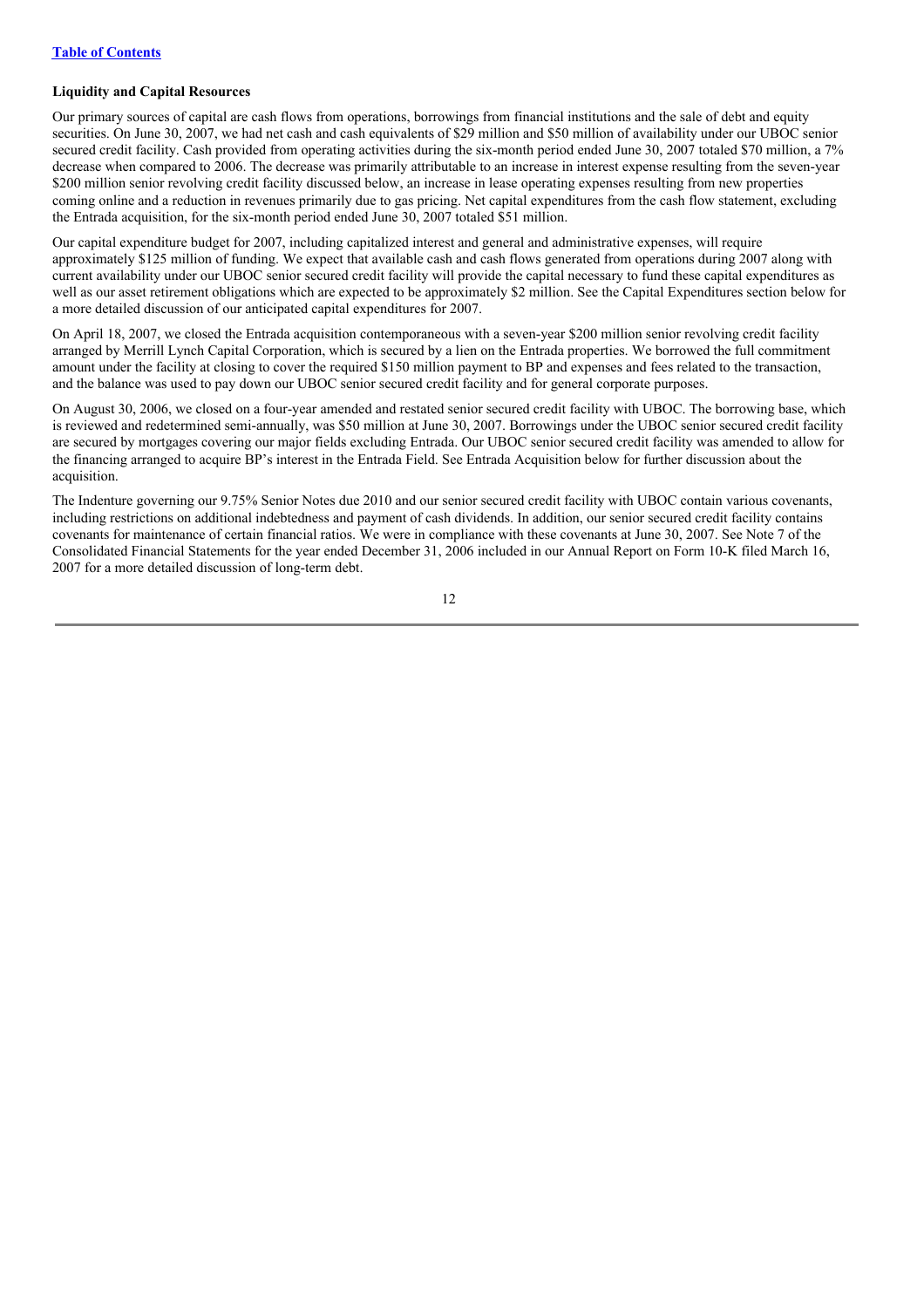The following table describes our outstanding contractual obligations (in thousands) as of June 30, 2007:

| Contractual<br><b>Obligations</b> | Total     | <b>Less Than</b><br><b>One Year</b> | <b>One-Three</b><br>Years | <b>Four-Five</b><br>Years | After-Five<br>Years |
|-----------------------------------|-----------|-------------------------------------|---------------------------|---------------------------|---------------------|
| Senior Secured Credit Facility    |           |                                     |                           |                           |                     |
| 9.75% Senior Notes                | 200,000   |                                     |                           | 200,000                   |                     |
| Senior Revolving Credit Facility  | 200,000   |                                     |                           |                           | 200,000             |
| Throughput Commitments:           |           |                                     |                           |                           |                     |
| Medusa Spar LLC                   | 7,180     | 2,772                               | 4.408                     |                           |                     |
| Medusa Oil Pipeline               | 347       | 93                                  | 122                       | 81                        | 51                  |
|                                   | \$407,527 | 2,865                               | 4,530                     | \$200,081                 | \$200,051           |

# **Capital Expenditures**

Capital expenditures from the cash flow statement, excluding the Entrada acquisition, were \$51 million for the six months ended June 30, 2007. Of this amount, approximately \$44 million was for exploration and development costs incurred during the first half of 2007 and the remaining \$7 million related to payment of accrued capital costs incurred in 2006.

Included in the \$44 million for exploration and development costs related to oil and gas properties was approximately \$18 million of costs for the Gulf of Mexico Shelf Area, which included drilling costs associated with three wells and completion and development of our 2006 discoveries. In addition, we incurred \$8 million of costs for the Gulf of Mexico Deepwater Area which included development drilling cost at our Habanero field. Interest of approximately \$3 million and general and administrative costs allocable directly to exploration and development projects of approximately \$5 million were capitalized for the first six months of 2007. The remainder of the capital expended primarily includes the acquisition of seismic and leases.

Capital expenditures for the remainder of 2007 are forecast to be approximately \$81 million and include:

- **•** development wells and discretionary drilling of exploratory wells;
- **•** Entrada development costs;
- **•** the acquisition of seismic and leases; and
- **•** capitalized interest and general and administrative costs.

In addition, we are projecting to spend \$2 million for the remainder of 2007 for asset retirement obligations.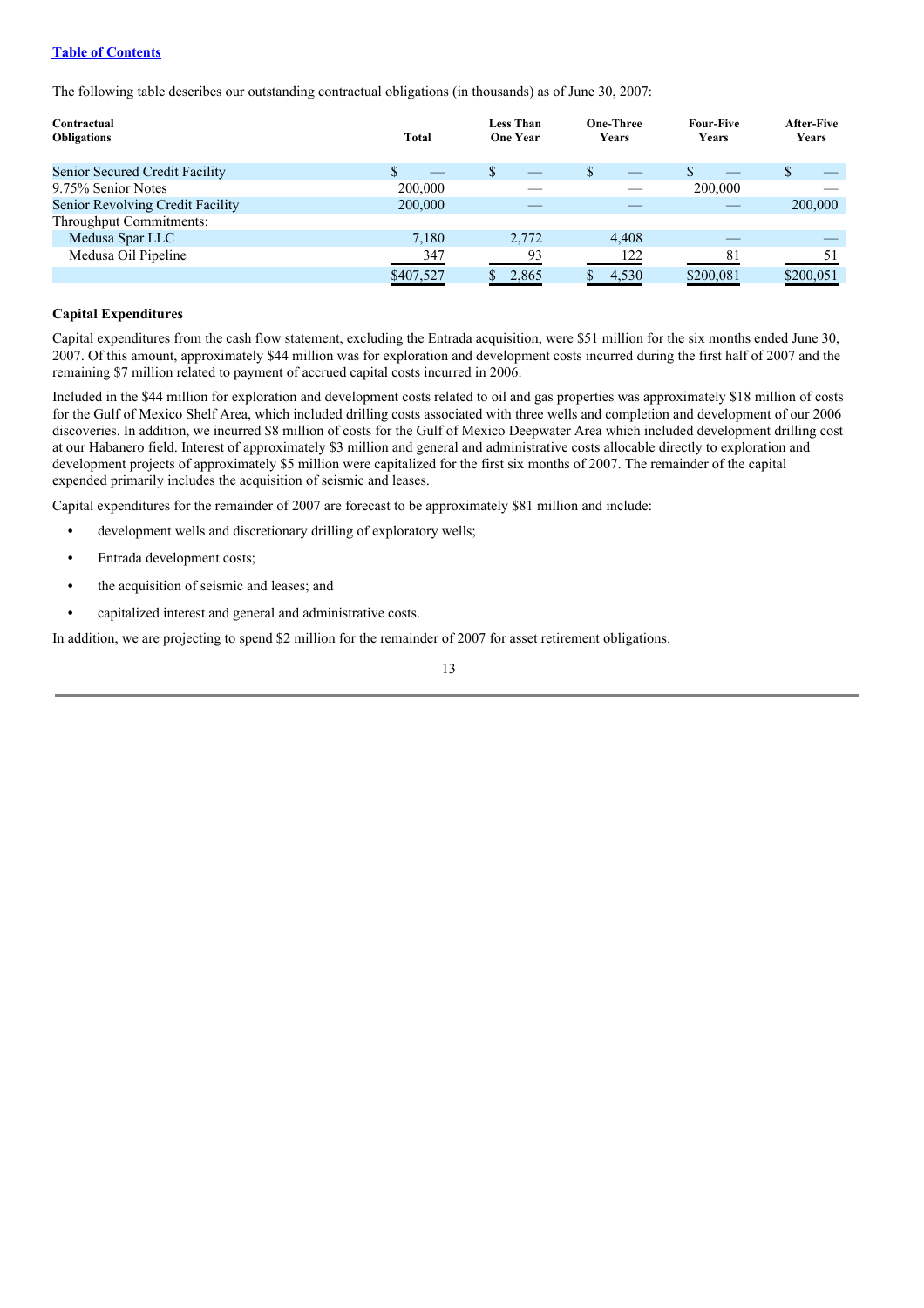#### **Entrada Acquisition**

On April 18, 2007, we completed an acquisition with BP to purchase its 80% working interest in the Entrada Field for a purchase price of \$190 million. The purchase price included \$150 million payable at closing and an additional \$40 million payable after the achievement of certain production milestones. The purchased interests included five federal offshore blocks at Garden Banks Blocks 738, 782, 785, 826 and 827, subject to certain depth limitations. As a result of the acquisition, we own a 100% working interest in the Entrada Field and are operator. The acquisition added 150 Bcfe to our proved undeveloped reserves.

The acquisition was recorded at fair value based on the initial purchase price of \$150 million. We may record the additional \$40 million as additional purchase price in the future when the production milestones are achieved, in accordance with the terms of the agreement.

To finance the initial \$150 million payment of the purchase price, we closed on a seven-year \$200 million senior revolving credit facility arranged by Merrill Lynch Capital Corporation contemporaneous with the closing of the acquisition, which is secured by a lien on the Entrada properties. We borrowed the full commitment amount under the facility at closing to cover the required \$150 million payment to BP and expenses and fees related to the transaction, and the balance was used to pay down our UBOC senior secured credit facility and for general corporate purposes.

Our UBOC senior secured credit facility was amended to allow for the Merrill Lynch Capital Corporation financing. The amendment included a provision which reduced the borrowing base under the UBOC facility to \$50 million until the next borrowing base redetermination date.

#### **Off-Balance Sheet Arrangements**

We have a 10% ownership interest in Medusa Spar LLC ("LLC"), which is a limited liability company that owns a 75% undivided ownership interest in the deepwater Spar production facilities on our Medusa Field in the Gulf of Mexico. We contributed a 15% undivided ownership interest in the production facility to the LLC in return for approximately \$25 million in cash and a 10% ownership interest in the LLC. The LLC will earn a tariff based upon production volume throughput from the Medusa area. We are obligated to process our share of production from the Medusa Field and any future discoveries in the area through the Spar production facilities. This arrangement allows us to defer the cost of the Spar production facility over the life of the Medusa Field. Our cash proceeds were used to reduce the balance outstanding under our senior secured credit facility. The LLC used \$83.7 million of cash proceeds from non-recourse financing and a cash contribution by one of the LLC owners to acquire its 75% interest in the Spar. The balance of Medusa Spar LLC is owned by Oceaneering International, Inc. and Murphy Oil Corporation. We are accounting for our 10% ownership interest in the LLC under the equity method.

14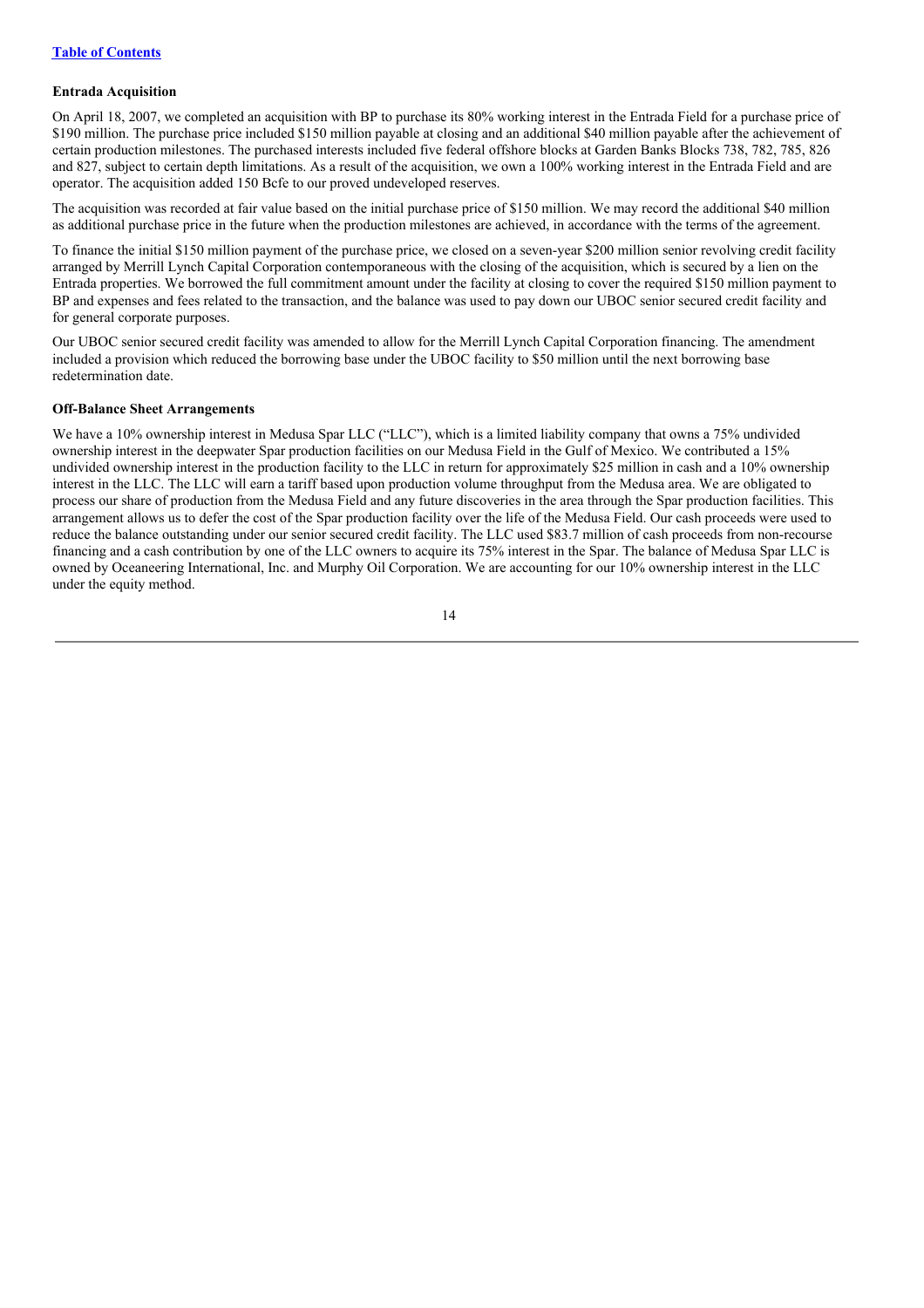# **Results of Operations**

The following table sets forth certain unaudited operating information with respect to the Company's oil and gas operations for the periods indicated:

|                                                     | <b>Three Months Ended</b><br><b>June 30,</b> |                       | <b>Six Months Ended</b><br><b>June 30,</b> |                      |
|-----------------------------------------------------|----------------------------------------------|-----------------------|--------------------------------------------|----------------------|
|                                                     | 2007                                         | 2006                  | 2007                                       | 2006                 |
| Net production :                                    |                                              |                       |                                            |                      |
| Oil (MBbls)                                         | 263                                          | 443                   | 551                                        | 958                  |
| Gas (MMcf)                                          | 3,341                                        | 2,581                 | 7,043                                      | 4,530                |
| Total production (MMcfe)                            | 4,920                                        | 5,239                 | 10,348                                     | 10,281               |
| Average daily production (MMcfe)                    | 54.1                                         | 57.6                  | 57.2                                       | 56.8                 |
| Average sales price:                                |                                              |                       |                                            |                      |
| Oil (Bbls) (a)                                      | \$61.47                                      | 59.99<br>S.           | \$58.36                                    | \$56.74              |
| Gas (Mcf)                                           | 8.17                                         | 7.93                  | 8.07                                       | 8.44                 |
| Total (Mcfe)                                        | 8.84                                         | 8.98                  | 8.60                                       | 9.01                 |
| Oil and gas revenues:                               |                                              |                       |                                            |                      |
| Oil revenue                                         | \$16,178                                     | \$26,580              | \$32,146                                   | \$54,379             |
| Gas revenue                                         | 27,296                                       | 20,477                | 56,812                                     | 38,259               |
| Total                                               | \$43,474                                     | \$47,057              | \$88,958                                   | \$92,638             |
|                                                     |                                              |                       |                                            |                      |
| Oil and gas production costs:                       |                                              |                       |                                            |                      |
| Lease operating expenses                            | \$8,613                                      | 7,365<br>$\mathbb{S}$ | \$15,212                                   | \$13,270             |
| Additional per Mcfe data:                           |                                              |                       |                                            |                      |
| Sales price                                         | \$<br>8.84                                   | \$<br>8.98            | 8.60<br>\$                                 | 9.01<br>\$           |
| Lease operating expense                             | 1.75                                         | 1.41                  | 1.47                                       | 1.29                 |
| Operating margin                                    | \$<br>7.09                                   | \$<br>7.57            | \$<br>7.13                                 | 7.72<br>S.           |
|                                                     |                                              |                       |                                            |                      |
| Depletion, depreciation and amortization            | 3.83<br>\$                                   | 2.82<br>\$            | 3.93                                       | 2.78<br>S            |
| General and administrative (net of management fees) | \$<br>0.46                                   | \$<br>0.37            | \$<br>0.43                                 | $\mathbb{S}$<br>0.36 |

(a) Below is a reconciliation of the average NYMEX price to the average realized sales price per barrel of oil:

| Average NYMEX oil price                    | \$65.00  | \$ 70.70 | \$61.63 | \$67.09 |
|--------------------------------------------|----------|----------|---------|---------|
| Basis differential and quality adjustments | (2.85)   | (7.83)   | (4.18)  | (7.93)  |
| Transportation                             | (1.14)   | (1.29)   | (1.14)  | (1.28)  |
| Hedging                                    | 0.46     | (1.59)   | 2.05    | (1.14)  |
| Average realized oil price                 | \$ 61.47 | \$59.99  | \$58.36 | \$56.74 |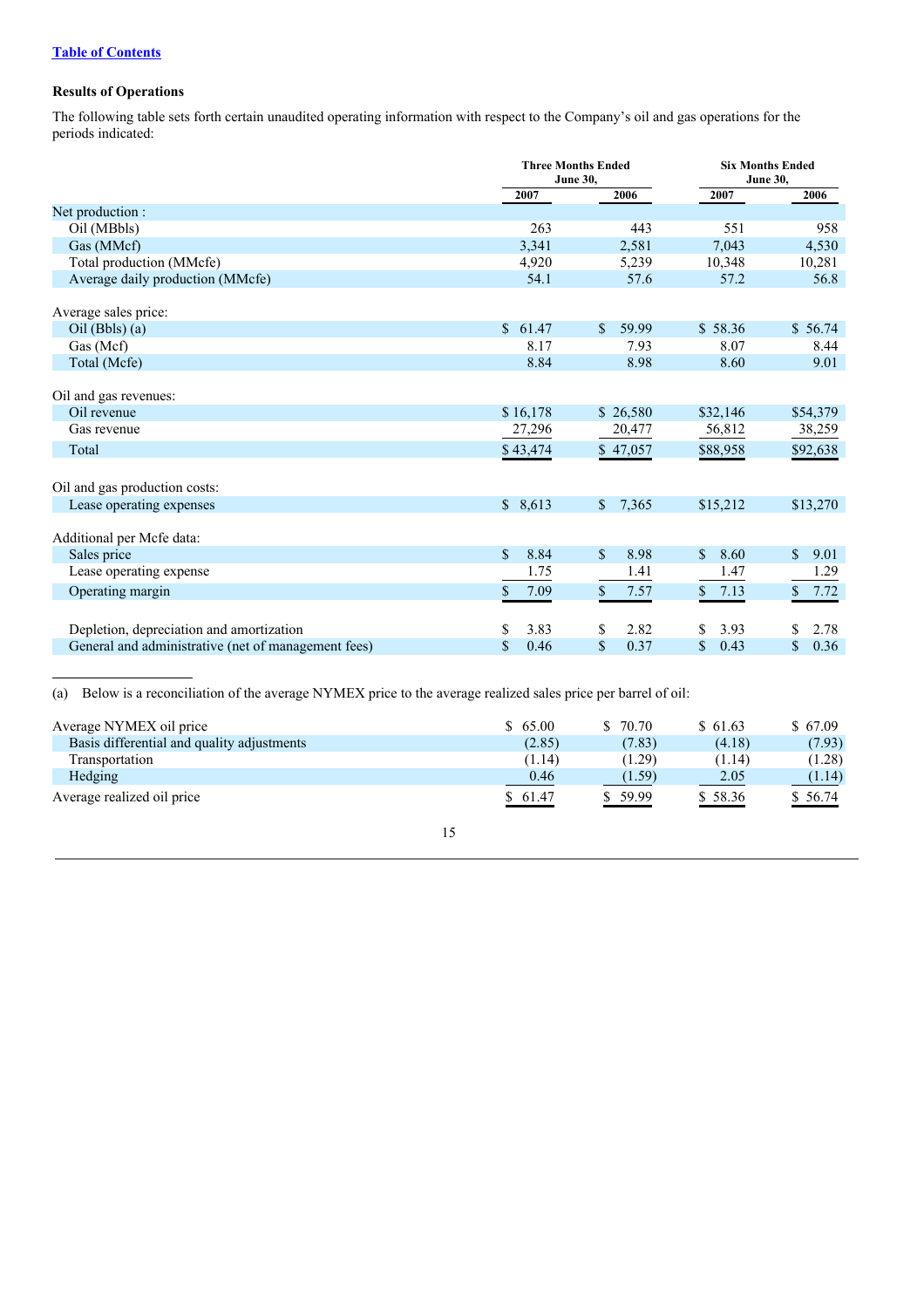# Comparison of Results of Operations for the Three Months Ended June 30, 2007 and the Three Months Ended June 30, 2006.

#### Oil and Gas Production and Revenues

Total oil and gas revenues decreased to \$43.5 million in the second quarter of 2007 compared to \$47.1 million in the second quarter of 2006. Total production on an equivalent basis for the second quarter of 2007 decreased by 6% compared to the second quarter of 2006.

Gas production during the second quarter of 2007 totaled 3.3 billion cubic feet of gas (Bcf) and generated \$27.3 million in revenues compared to 2.6 Bcf and \$20.5 million in revenues during the same period in 2006. The average gas price after hedging impact for the second quarter of 2007 was \$8.17 per thousand cubic feet of natural gas ("Mcf") compared to \$7.93 per Mcf for the same period last year. The 29% increase in 2007 production was primarily attributable to 2005 and 2006 discoveries being brought online after the second quarter of 2006. The increase was partially offset by the sale of our Mobile Bay 952,953,955 field, early water production from our East Cameron 90 and North Padre Island 913 fields and normal and expected declines in production from our Habanero, High Island Block 119 and Mobile Bay 864 fields and older properties. In addition, remedial work with wireline and coil tubing was performed to correct mechanical problems on the A-1 well at Medusa and resulted in production being restored at a lower rate.

Oil production during the second quarter of 2007 totaled 263,000 barrels and generated \$16.2 million in revenues compared to 443,000 barrels and \$26.6 million in revenues for the same period in 2006. The average oil price received after hedging impact in the second quarter of 2007 was \$61.47 per barrel compared to \$59.99 per barrel in the second quarter of 2006. The 41% decrease in production was due to the normal and expected declines from our Habanero Field and older properties. In addition, remedial work with wireline and coil tubing was performed to correct mechanical problems on the A-1 well at Medusa and resulted in production being restored at a lower rate.

#### Lease Operating Expenses

Lease operating expenses were \$8.6 million for the three-month period ended June 30, 2007, a 17% increase when compared to the same period in 2006. The increase was primarily due to operating costs associated with our 2005 and 2006 discoveries that had not commenced production until after the second quarter of 2006. The increase was partially offset due to the sale of the Mobile Bay 952,953,955 field effective May 1, 2007, lower throughput charges at Habanero and the shut-in of our South Marsh Island 261 field, which is scheduled to be plugged and abandoned.

# Depreciation, Depletion and Amortization

Depreciation, depletion and amortization for the three months ended June 30, 2007 and 2006 was \$18.8 million and \$14.8 million, respectively. The 27% increase was due to a higher depletion rate resulting from higher costs associated with our exploration and development activities in the Gulf of Mexico and the downward revision of Entrada reserves in the fourth quarter of 2006.

#### Accretion Expense

Accretion expense for the three-month periods ended June 30, 2007 and 2006 of \$943,000 and \$1.3 million, respectively, represents accretion of our asset retirement obligations. See Note 6 to the Consolidated Financial Statements.

#### General and Administrative

General and administrative expenses, net of amounts capitalized, were \$2.3 million and \$1.9 million for the three-month periods ended June 30, 2007 and 2006, respectively. The 18% increase was a result of additions to our staff and higher compensation costs, which included non-cash charges that were recognized in the second quarter of 2007 for the amortization of compensation expense related to restricted stock awards issued during the third quarter of 2006. The vesting period for these awards is four years.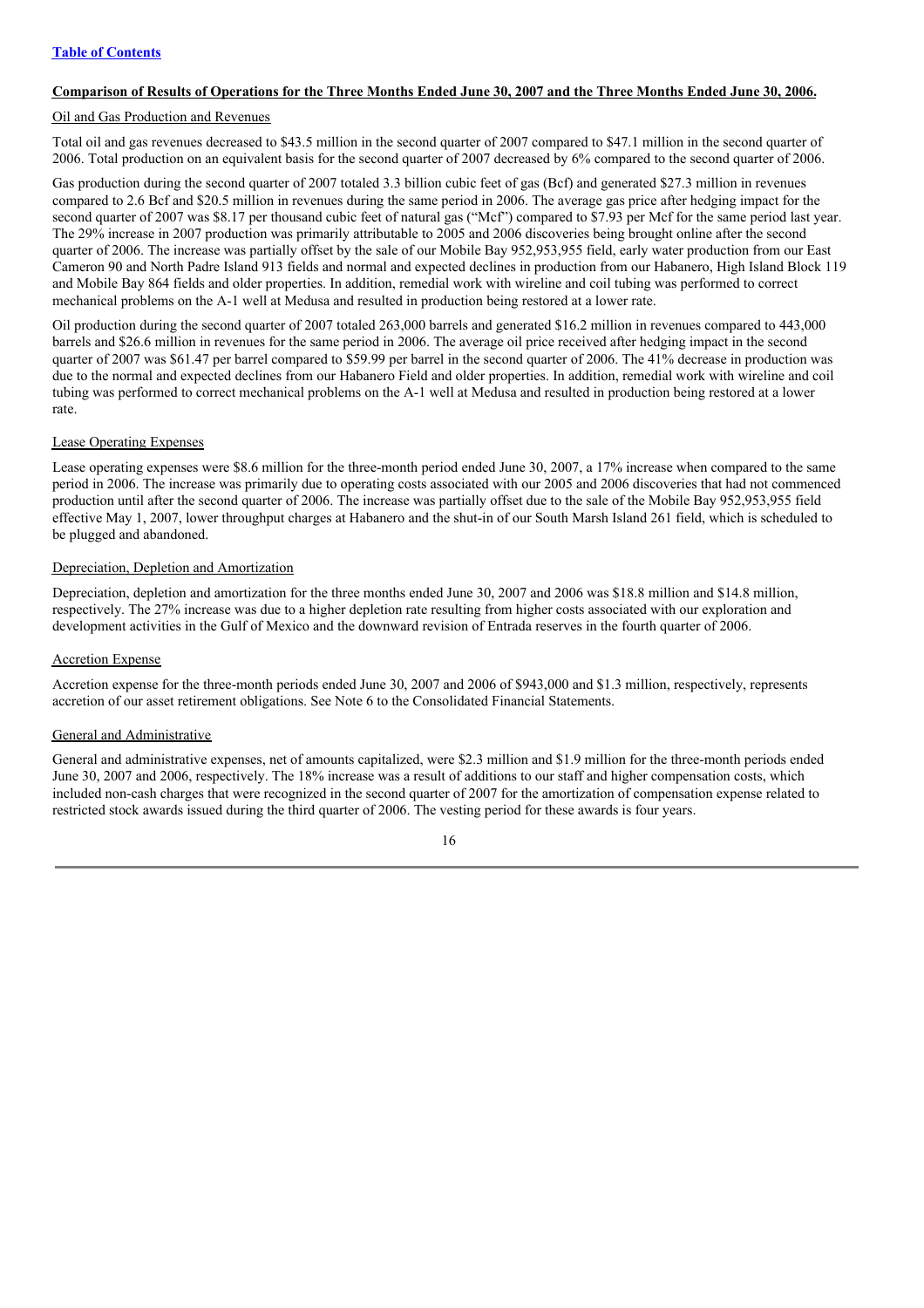# Interest Expense

Interest expense increased to \$9.2 million during the three months ended June 30, 2007 compared to \$4.1 million during the three months ended June 30, 2006. This increase was due to the new debt associated with the Entrada acquisition. See Note 4 and 7 for more details.

# Income Taxes

Income tax expense was \$1.3 million and \$6.3 million for the three-month periods ended June 30, 2007 and 2006, respectively. The decrease was due to a decrease in income before income taxes.

#### Comparison of Results of Operations for the Six Months Ended June 30, 2007 and the Six Months Ended June 30, 2006.

#### Oil and Gas Production and Revenues

Total oil and gas revenues decreased to \$89.0 million in the first six months of 2007 compared to \$92.6 million in the same period in 2006. Total production on an equivalent basis during six-month period ended June 30, 2007 remained consistent with the six-month period ended June 30, 2006 at 10.3 billion cubic feet of natural gas equivalent.

Gas production during the first half of 2007 totaled 7.0 Bcf and generated \$56.8 million in revenues compared to 4.5 Bcf and \$38.3 million in revenues during the same period in 2006. The average gas price after hedging impact for the six months ended June 30, 2007 was \$8.07 per Mcf compared to \$8.44 per Mcf for the same period in 2006. The 55% increase in 2007 production was primarily attributable to 2005 and 2006 discoveries being brought online after the second quarter of 2006. The increase was partially offset by the sale of Mobile Bay 952,953,955 field in the second quarter of 2007, early water production from East Cameron Block 90 and normal and expected declines in production from our Habanero, High Island Block 119 and Mobile Bay area fields and older properties. In addition, remedial work with wireline and coil tubing was performed to correct mechanical problems on the A-1 well at Medusa and resulted in production being restored at a lower rate.

Oil production during the six months ended June 30, 2007 totaled 551,000 barrels and generated \$32.1 million in revenues compared to 958,000 barrels and \$54.4 million in revenues for the same period in 2006. The average oil price received after hedging impact for the six-month period ended June 30, 2007 was \$58.36 per barrel compared to \$56.74 per barrel during the same period in 2006. The 43% decrease in production was due to the normal and expected declines from our Habanero Field and older properties. In addition, remedial work with wireline and coil tubing was performed to correct mechanical problems on the A-1 well at Medusa and resulted in production being restored at a lower rate.

#### Lease Operating Expenses

Lease operating expenses were \$15.2 million for the six-month period ended June 30, 2007, a 15% increase when compared to the same period in 2006. The increase was primarily due to operating cost associated with our 2005 and 2006 discoveries that had not commenced production until after the second quarter of 2006. The increase was partially offset due to the sale of the Mobile Bay 952,953,955 field effective May 1, 2007, lower throughput charges at Habanero and the shut-in of our South Marsh Island 261 field, which is scheduled to be plugged and abandoned.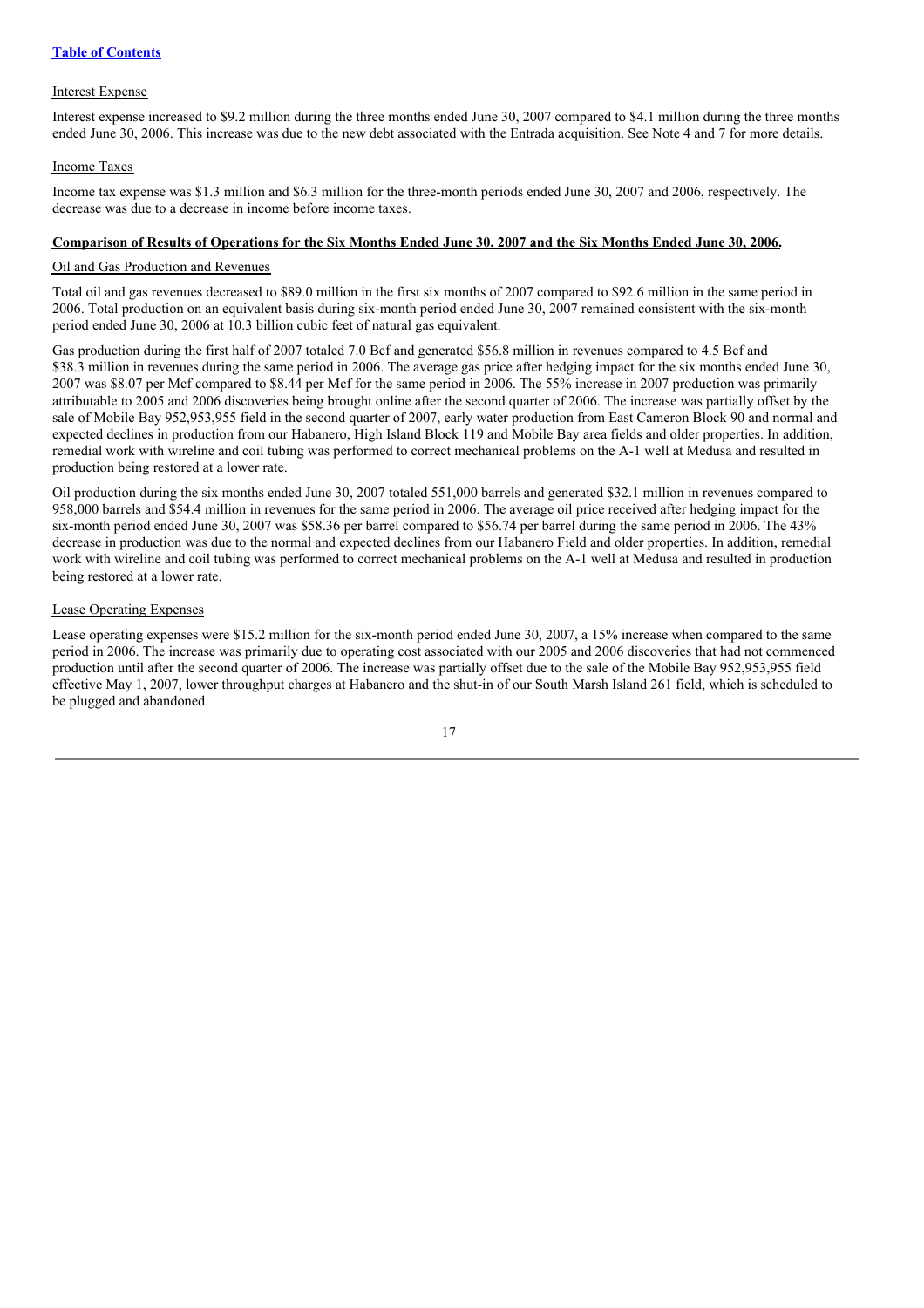# Depreciation, Depletion and Amortization

Depreciation, depletion and amortization for the six-months ended June 30, 2007 and 2006 was \$40.7 million and \$28.6 million, respectively. The 42% increase was due to a higher depletion rate resulting from higher costs associated with our exploration and development activities in the Gulf of Mexico and the downward revision of Entrada reserves in the fourth quarter of 2006.

# Accretion Expense

Accretion expense for the six-month periods ended June 30, 2007 and 2006 of \$2.1 million and \$2.8 million, respectively, represents accretion of our asset retirement obligations. See Note 6 to the Consolidated Financial Statements.

#### General and Administrative

General and administrative expenses, net of amounts capitalized, were \$4.5 million and \$3.7 million for the six-month periods ended June 30, 2007 and 2006, respectively. The 23% increase was a result of additions to our staff and higher compensation costs, which included non-cash charges that were recognized in the six-month period ended June 30, 2007 for the amortization of compensation expense related to restricted stock awards issued during the third quarter of 2006. The vesting period for these awards is four years.

#### Interest Expense

Interest expense increased to \$13.8 million during the six months ended June 30, 2007 compared to \$8.3 million during the six months ended June 30, 2006. The increase was due to the new debt associated with the Entrada acquisition. See note 4 and 7 for more details.

#### Income Taxes

Income tax expense was \$5.1 million and \$12.8 million for the six-month periods ended June 30, 2007 and 2006, respectively. The decrease was primarily due to a decrease in income before income taxes.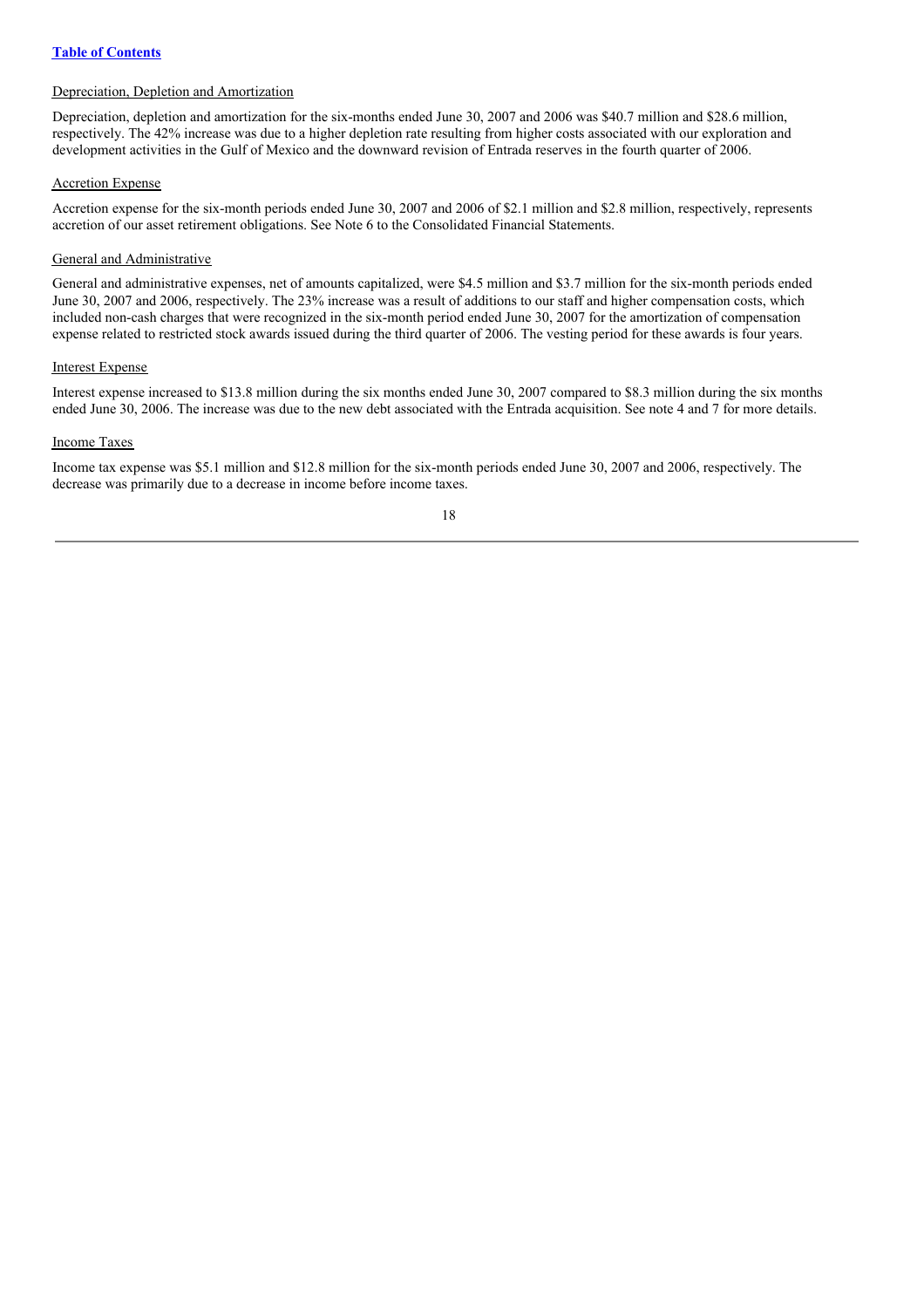# **Item 3. QUANTITATIVE AND QUALITATIVE DISCLOSURES ABOUT MARKET RISK**

#### **Commodity Price Risk**

The Company's revenues are derived from the sale of its crude oil and natural gas production. The prices for oil and gas remain extremely volatile and sometimes experience large fluctuations as a result of relatively small changes in supply, weather conditions, economic conditions and government actions. From time to time, the Company enters into derivative financial instruments to manage oil and gas price risk.

The Company may utilize fixed price "swaps," which reduce the Company's exposure to decreases in commodity prices and limit the benefit the Company might otherwise have received from any increases in commodity prices.

The Company may utilize price "collars" to reduce the risk of changes in oil and gas prices. Under these arrangements, no payments are due by either party as long as the market price is above the floor price and below the ceiling price set in the collar. If the price falls below the floor, the counter-party to the collar pays the difference to the Company, and if the price rises above the ceiling, the counter-party receives the difference from the Company.

Callon may purchase "puts" which reduce the Company's exposure to decreases in oil and gas prices while allowing realization of the full benefit from any increases in oil and gas prices. If the price falls below the floor, the counter-party pays the difference to the Company.

The Company enters into these various agreements from time to time to reduce the effects of volatile oil and gas prices and does not enter into derivative transactions for speculative purposes. However, certain of the Company's derivative positions may not be designated as hedges for accounting purposes.

See Note 3 to the Consolidated Financial Statements for a description of the Company's outstanding derivative contracts at June 30, 2007.

#### **Interest Rate Risk**

The Company's \$200 million senior revolving credit facility arranged by Merrill Lynch Capital Corporation bears interest at a variable LIBOR based rate. As a result, an increase in LIBOR would increase the interest cost associated with this facility and would have a negative impact on the Company's results of operations and cash flows. As of June 30, 2007, the Company had \$200 million of borrowings outstanding under this facility. The Company currently has no interest rate hedge positions to reduce its risk associated with changes in interest rates. See Note 4 to the Consolidated Financial Statements for a description of the Company's outstanding debt at June 30, 2007.

19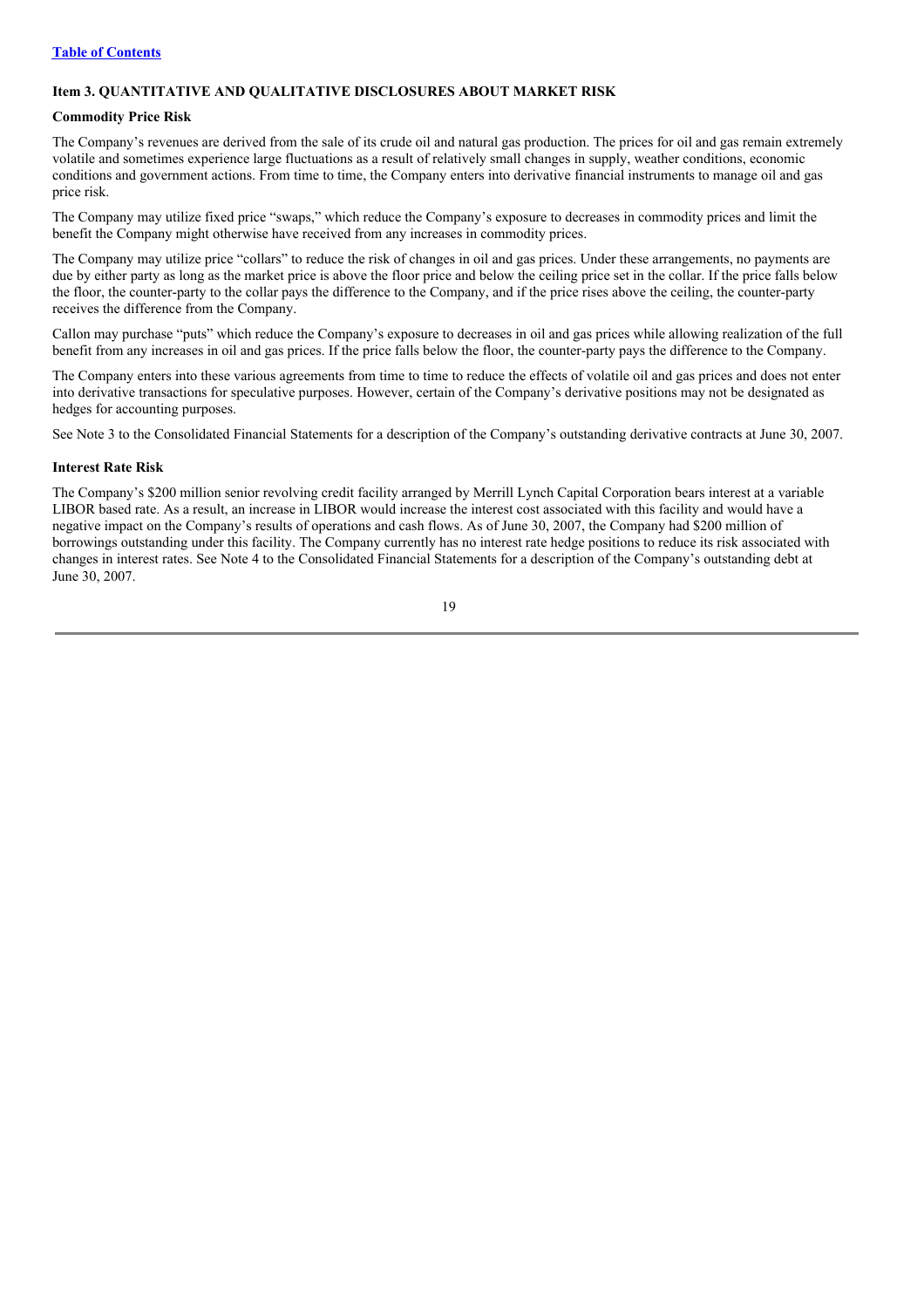# **Item 4. CONTROLS AND PROCEDURES**

Evaluation of Disclosure Controls and Procedures. Disclosure controls and procedures include, without limitation, controls and procedures designed to ensure that information required to be disclosed by an issuer in the reports that it files or submits under the Securities Exchange Act of 1934, as amended, is accumulated and communicated to the issuer's management, including its principal executive and principal financial officers, or persons performing similar functions, as appropriate to allow timely decisions regarding required disclosure. The Company's principal executive and principal financial officers have concluded that the Company's disclosure controls and procedures (as defined in Rules 13a-15(e) and 15d-15(e) under the Securities Exchange Act of 1934 (the "Exchange Act")) were effective as of June 30, 2007.

There were no changes in the Company's internal control over financial reporting that occurred during the Company's last fiscal quarter that have materially affected, or are reasonably likely to materially affect, the Company's internal control over financial reporting.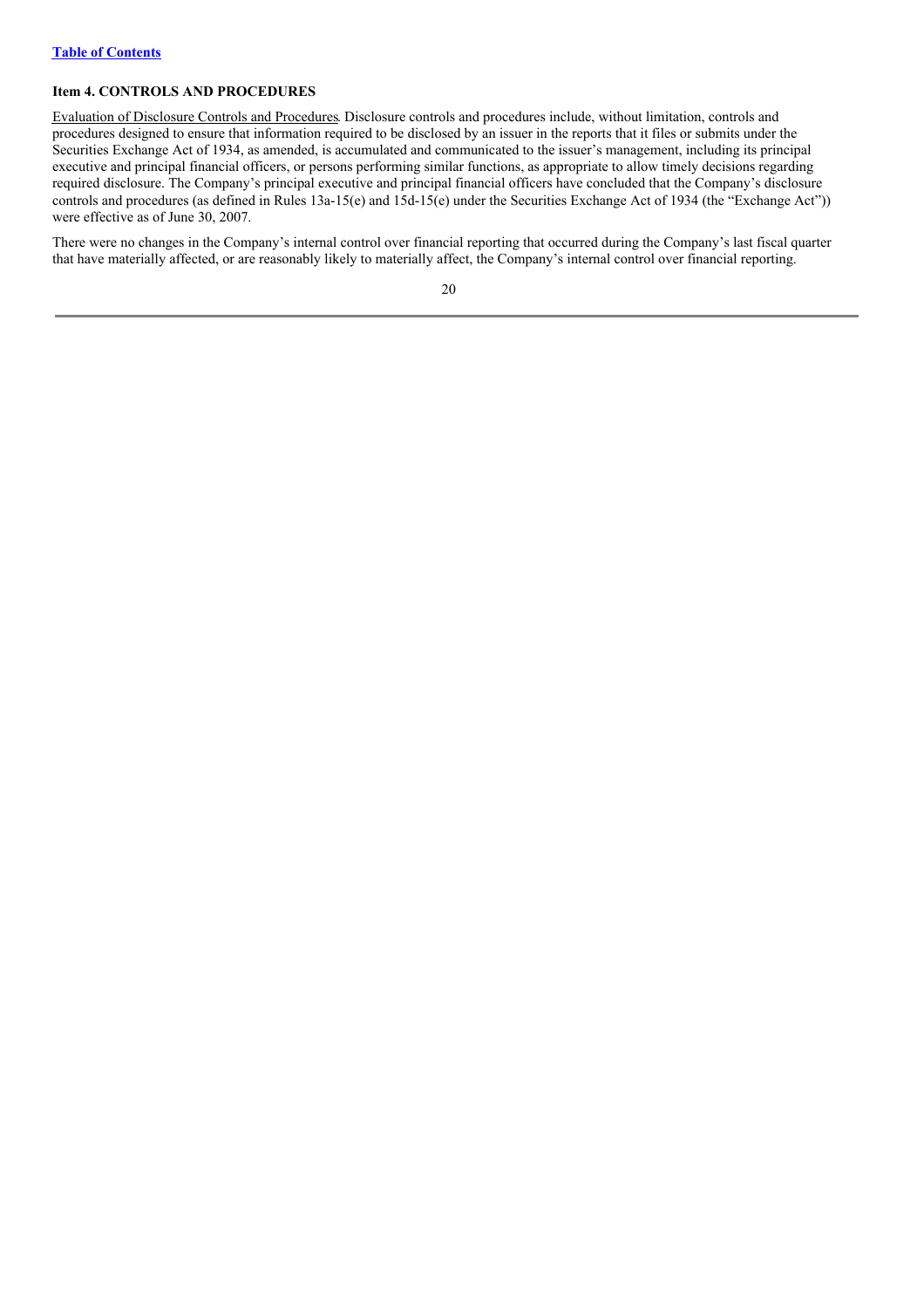# **CALLON PETROLEUM COMPANY**

# **PART II. OTHER INFORMATION**

# **Item 4. SUBMISSION OF MATTERS TO A VOTE OF THE SECURITY HOLDERS**

The Company held its annual meeting of shareholders on May 3, 2007. At the annual meeting, one Class I director of the board of directors of the Company was elected to hold office until the Company's annual meeting of shareholders in 2010 or until his respective successors has been duly elected and qualified. The votes cast for the director proposed in the Company's definitive proxy statement on Schedule 14A, out of a total of 20,750,449 shares outstanding on the record date for the annual meeting, and were as follows:

|                 |                               | For        | Withheld |
|-----------------|-------------------------------|------------|----------|
| John C. Wallace | Class <sub>1</sub><br>_______ | 18,622,498 | 227,207  |

There were no abstentions, votes against or broker non-votes cast with respect to the election of the director.

The shareholders of the Company ratified the appointment of Ernst  $& Young LLP$  as the Company's independent registered public accounting firm for 2007. There were 18,826,865 votes in favor and 22,840 votes against or abstained. There were no votes withheld or broker non-votes with respect to the ratification of the appointment of Ernst & Young LLP.

#### **Item 6. EXHIBITS**

#### Exhibits

- 3. Articles of Incorporation and By-Laws
	- 3.1 Certificate of Incorporation of the Company, as amended (incorporated by reference from Exhibit 3.1 of the Company's Annual Report on Form 10-K for the year ended December 31, 2003 filed March 15, 2004, File No. 001-14039)
	- 3.2 Bylaws of the Company (incorporated by reference from Exhibit 3.2 of the Company's Registration Statement on Form S-4, filed August 4, 1994, Reg. No. 33-82408)
- 4. Instruments defining the rights of security holders, including indentures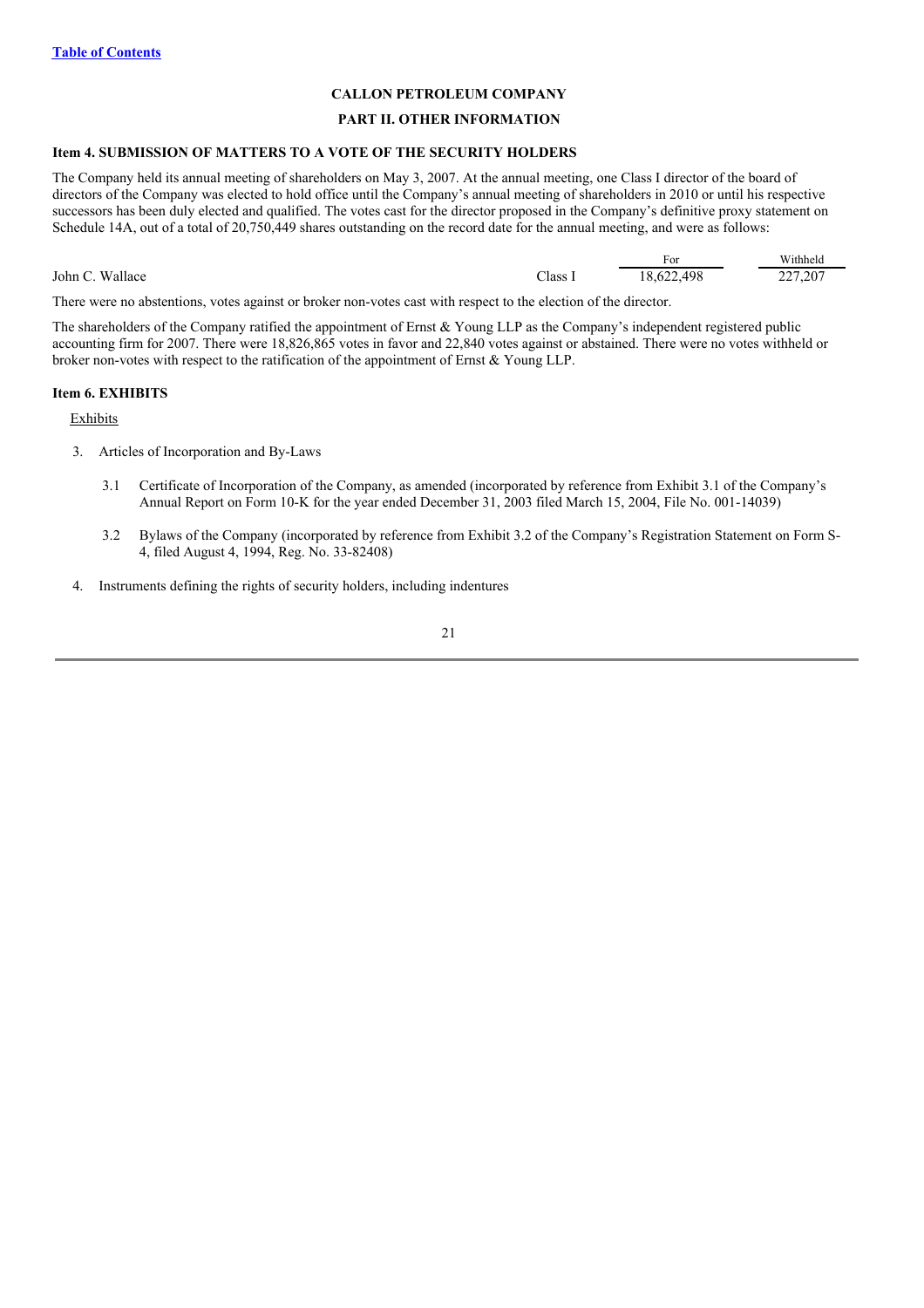- 4.1 Specimen Common Stock Certificate (incorporated by reference from Exhibit 4.1 of the Company's Registration Statement on Form S-4, filed August 4, 1994, Reg. No. 33-82408)
- 4.2 Rights Agreement between Callon Petroleum Company and American Stock Transfer & Trust Company, Rights Agent, dated March 30, 2000 (incorporated by reference from Exhibit 99.1 of the Company's Registration Statement on Form 8-A, filed April 6, 2000, File No. 001-14039)
- 4.3 Form of Warrant entitling certain holders of the Company's 10.125% Senior Subordinated Notes due 2002 to purchase common stock from the Company (incorporated by reference to Exhibit 4.13 of the Company's Form 10-Q for the period ended June 30, 2002, File No. 001-14039)
- 4.4 Form of Warrants dated December 8, 2003 and December 29, 2003 entitling lenders under the Company's \$185 million amended and restated Senior Unsecured Credit Agreement, dated December 23, 2003, to purchase common stock from the Company (incorporated by reference to Exhibit 4.14 of the Company's Annual Report on Form 10-K for the year ended December 31, 2003, File No. 001-14039)
- 4.5 Indenture for the Company's 9.75% Senior Notes due 2010, dated March 15, 2004, between Callon Petroleum Company and American Stock Transfer & Trust Company (incorporated by reference to Exhibit 4.16 of the Company's Quarterly Report on Form 10-Q for the period ended March 31, 2004, File No. 001-14039)

#### 10. Material Contracts

10.1 Credit Agreement dated as of April 18, 2007 by and among Callon Petroleum Company, each of the "Lenders" signatory thereto, Merrill Lynch, Pierce, Fenner & Smith Incorporated, as Lead Arranger, Merrill Lynch Capital Corporation as Administrative Agent for the Lenders and as Revolving Loan Lender, and Merrill Lynch Bank USA as Deposit Bank (incorporated by reference from Exhibit 10.1 of the Company's Report on Form 8-K filed on April 24, 2006).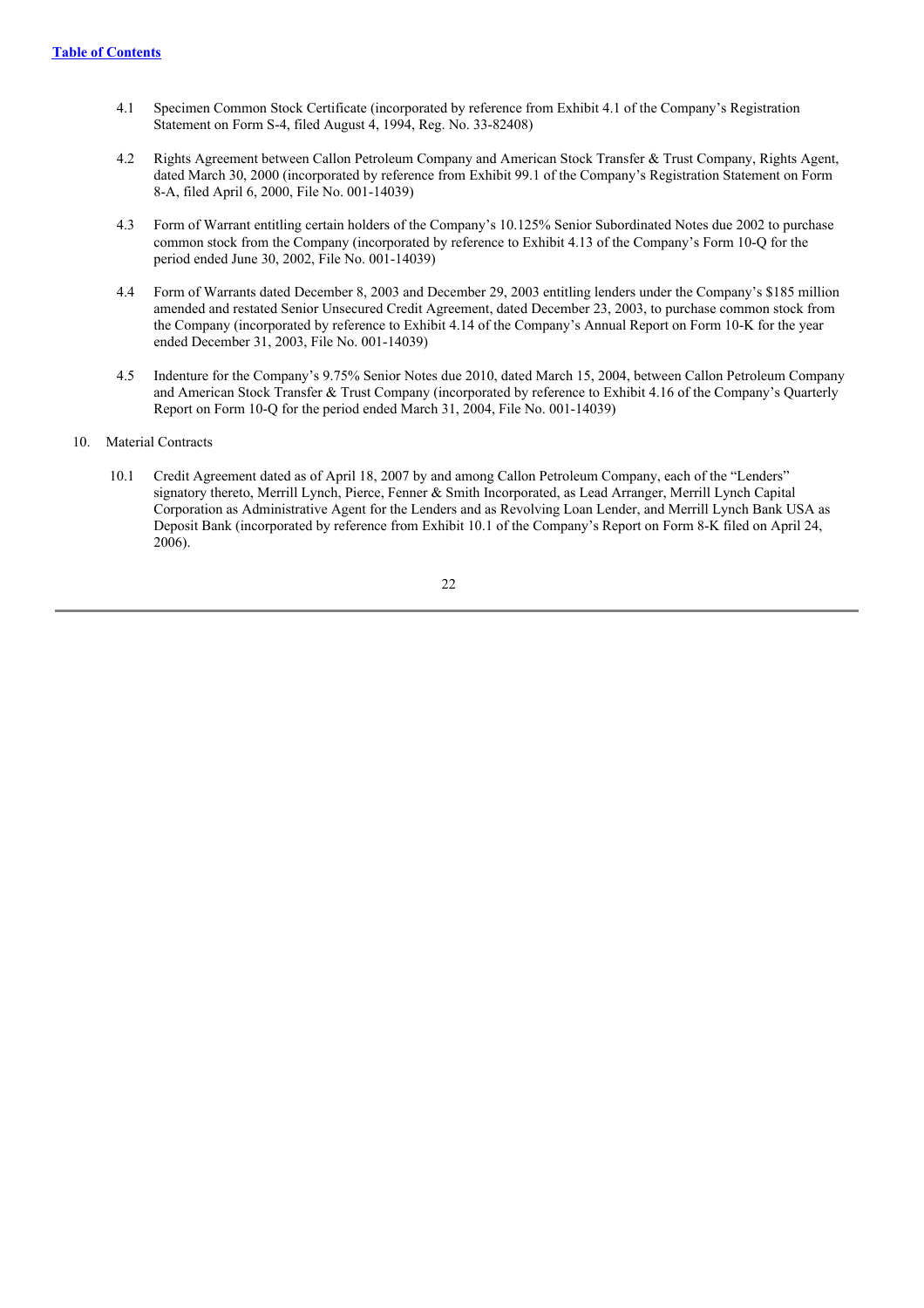- 10.2 Amendment No. 1 dated as of April 18, 2007 among Callon Petroleum Company, the "Lenders" party to the Credit Agreement described therein, and Union Bank of California, N.A. as administrative agent for such Lenders (incorporated by reference from Exhibit 10.2 of the Company's Report on Form 8-K filed on April 24, 2006).
- 31. Certifications
	- 31.1 Certification of Chief Executive Officer pursuant to Section 302 of the Sarbanes-Oxley Act of 2002
	- 31.2 Certification of Chief Financial Officer pursuant to Section 302 of the Sarbanes-Oxley Act of 2002
- 32. Section 1350 Certifications
	- 32.1 Certification of Chief Executive Officer pursuant to Section 906 of the Sarbanes-Oxley Act of 2002
	- 32.2 Certification of Chief Financial Officer pursuant to Section 906 of the Sarbanes-Oxley Act of 2002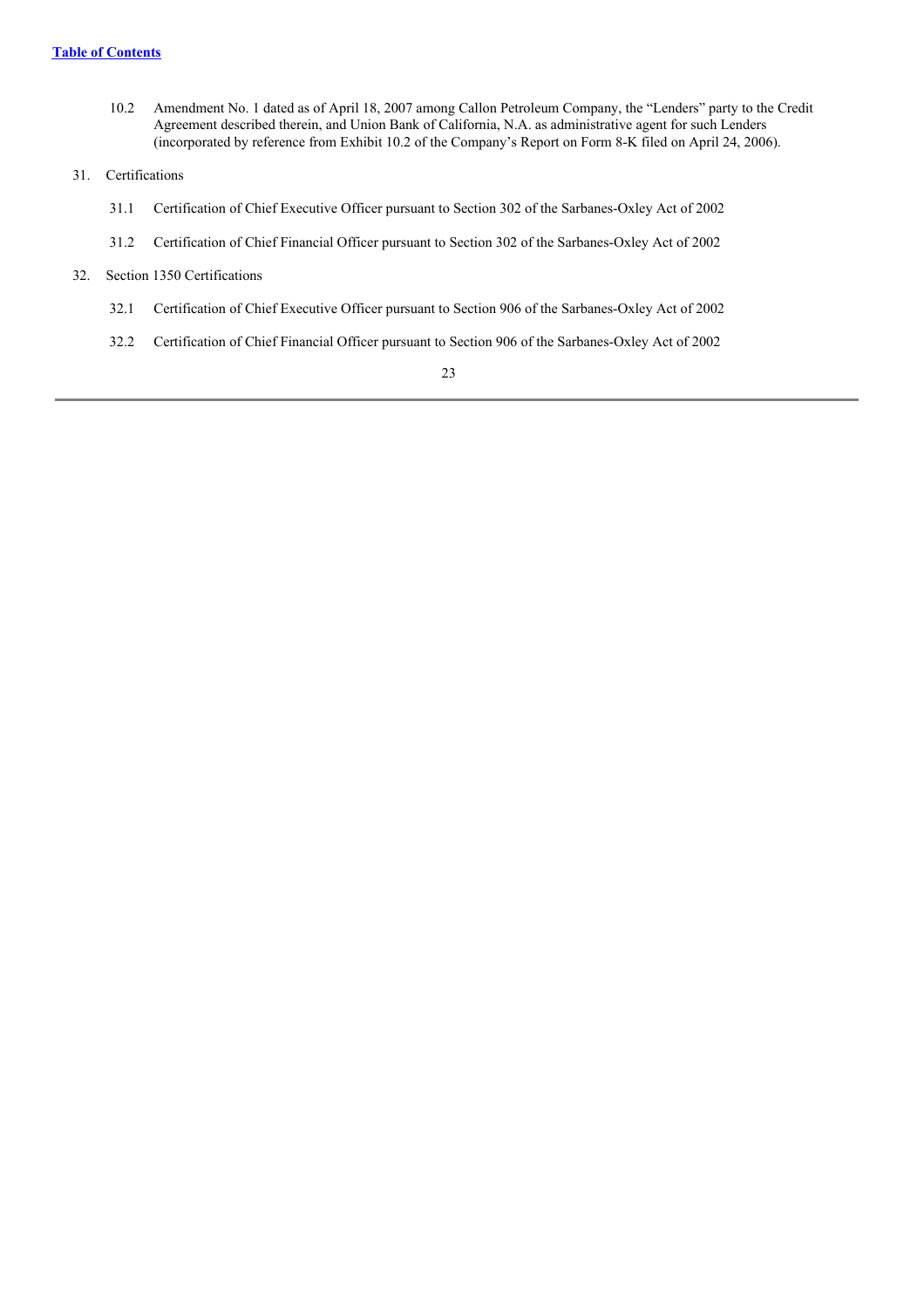# **SIGNATURES**

Pursuant to the requirements of the Securities Exchange Act of 1934, the registrant has duly caused this report to be signed on its behalf by the undersigned thereunto duly authorized.

# **CALLON PETROLEUM COMPANY**

Date: August 6, 2007 By: /s/ B.F. Weatherly B.F. Weatherly, Executive Vice-President and Chief Financial Officer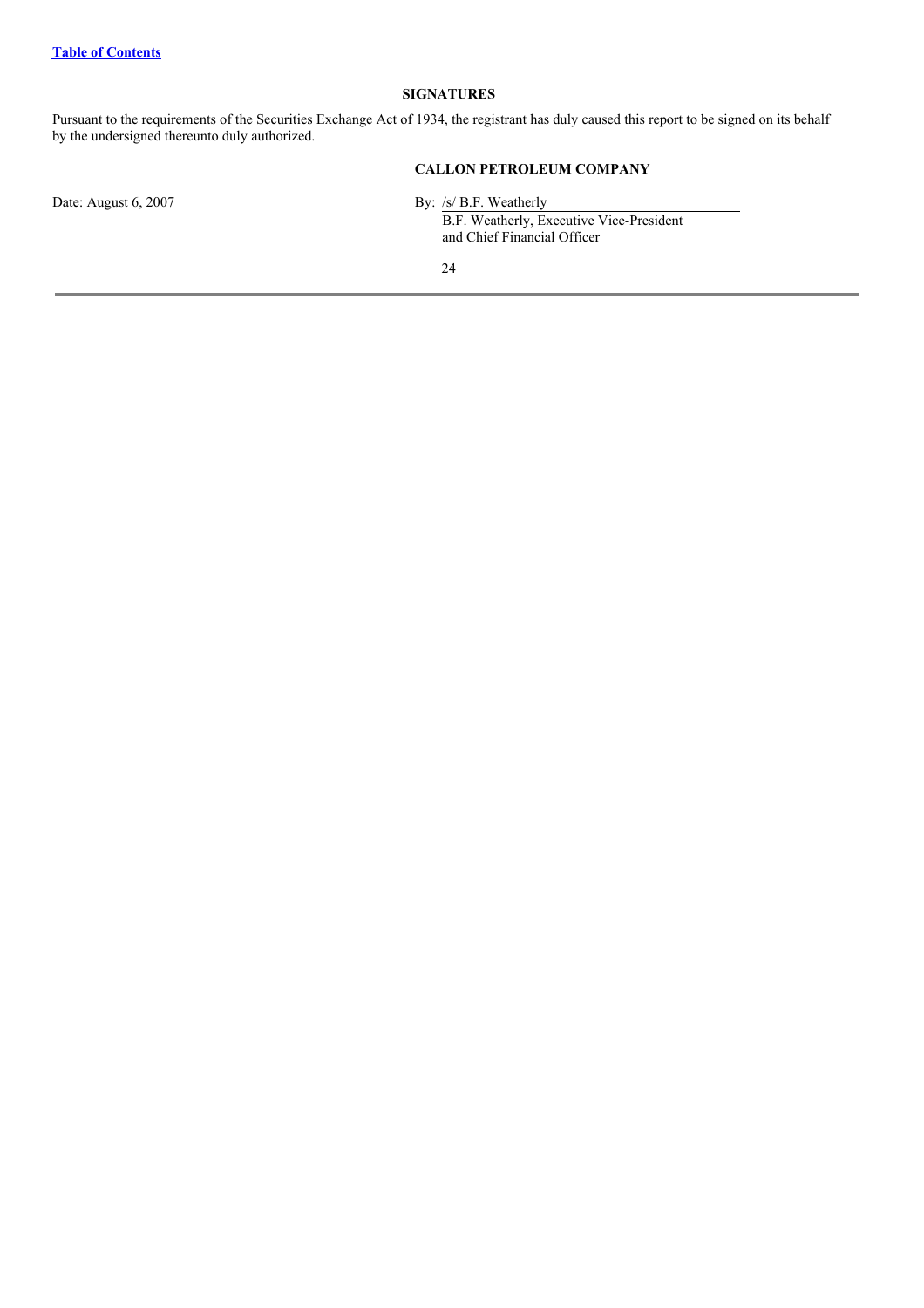#### **Exhibit Index**

| Exhibit       |                          |
|---------------|--------------------------|
| <b>Number</b> | <b>Title of Document</b> |

#### 3. Articles of Incorporation and By-Laws

- 3.1 Certificate of Incorporation of the Company, as amended (incorporated by reference from Exhibit 3.1 of the Company's Annual Report on Form 10-K for the year ended December 31, 2003 filed March 15, 2004, File No. 001-14039)
- 3.2 Bylaws of the Company (incorporated by reference from Exhibit 3.2 of the Company's Registration Statement on Form S-4, filed August 4, 1994, Reg. No. 33-82408)
- 4. Instruments defining the rights of security holders, including indentures
	- 4.1 Specimen Common Stock Certificate (incorporated by reference from Exhibit 4.1 of the Company's Registration Statement on Form S-4, filed August 4, 1994, Reg. No. 33-82408)
	- 4.2 Rights Agreement between Callon Petroleum Company and American Stock Transfer & Trust Company, Rights Agent, dated March 30, 2000 (incorporated by reference from Exhibit 99.1 of the Company's Registration Statement on Form 8-A, filed April 6, 2000, File No. 001- 14039)
	- 4.3 Form of Warrant entitling certain holders of the Company's 10.125% Senior Subordinated Notes due 2002 to purchase common stock from the Company (incorporated by reference to Exhibit 4.13 of the Company's Form 10-Q for the period ended June 30, 2002, File No. 001-14039)
	- 4.4 Form of Warrants dated December 8, 2003 and December 29, 2003 entitling lenders under the Company's \$185 million amended and restated Senior Unsecured Credit Agreement, dated December 23, 2003, to purchase common stock from the Company (incorporated by reference to Exhibit 4.14 of the Company's Annual Report on Form 10-K for the year ended December 31, 2003, File No. 001-14039)
	- 4.5 Indenture for the Company's 9.75% Senior Notes due 2010, dated March 15, 2004, between Callon Petroleum Company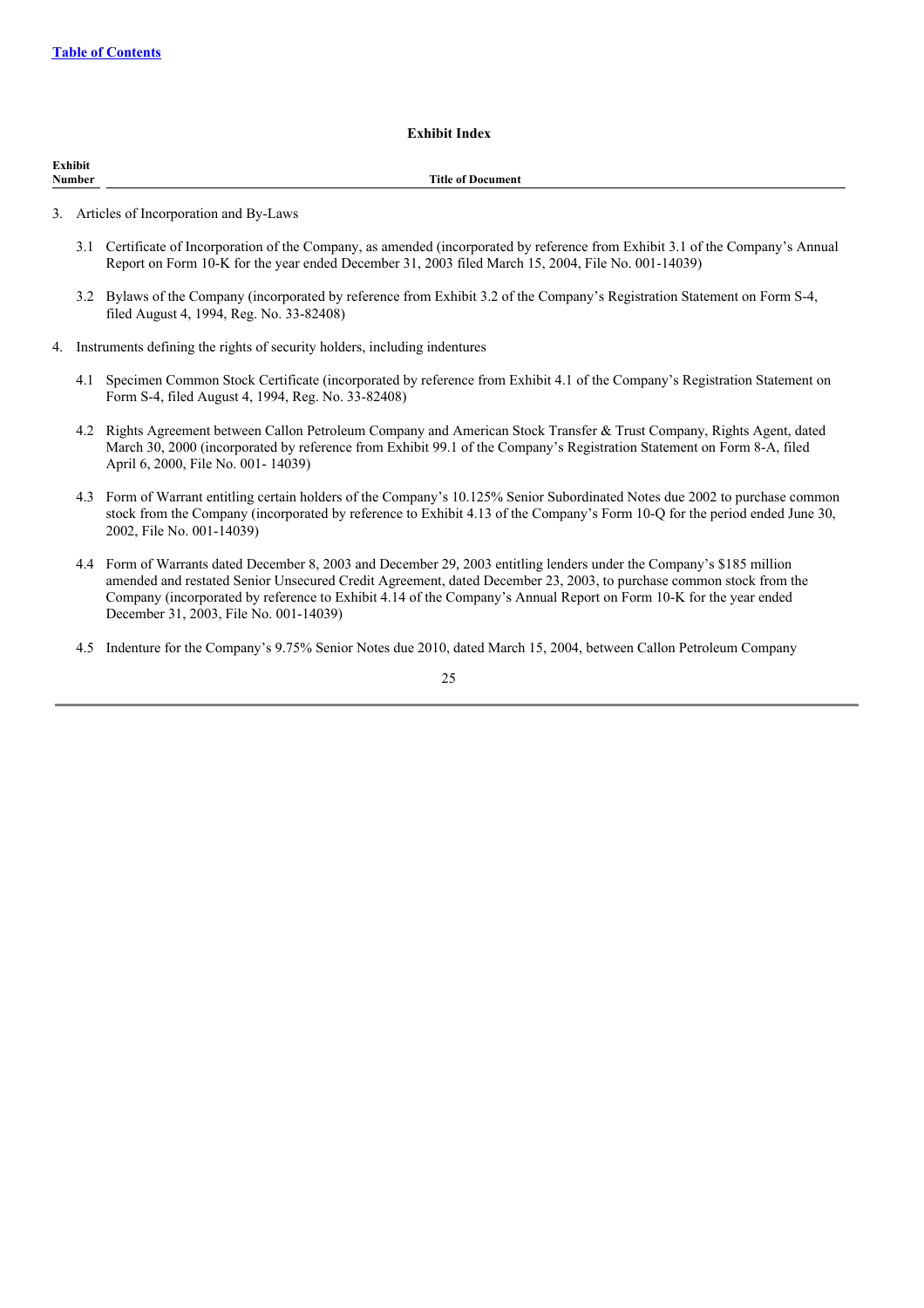**Exhibit**

| <b>Number</b>   | <b>Title of Document</b>                                                                                                                                                                                                                       |  |  |
|-----------------|------------------------------------------------------------------------------------------------------------------------------------------------------------------------------------------------------------------------------------------------|--|--|
|                 | and American Stock Transfer & Trust Company (incorporated by reference to Exhibit 4.16 of the Company's Quarterly Report<br>on Form 10-O for the period ended March 31, 2004, File No. $001-14039$                                             |  |  |
| 10 <sup>1</sup> | Material Contracts                                                                                                                                                                                                                             |  |  |
|                 | 10.1 Credit Agreement dated as of April 18, 2007 by and among Callon Petroleum Company, each of the "Lenders" signatory<br>thereto, Merrill Lynch, Pierce, Fenner & Smith Incorporated, as Lead Arranger, Merrill Lynch Capital Corporation as |  |  |

Administrative Agent for the Lenders and as Revolving Loan Lender, and Merrill Lynch Bank USA as Deposit Bank

- (incorporated by reference from Exhibit 10.1 of the Company's Report on Form 8-K filed on April 24, 2006). 10.2 Amendment No. 1 dated as of April 18, 2007 among Callon Petroleum Company, the "Lenders" party to the Credit Agreement described therein, and Union Bank of California, N.A. as administrative agent for such Lenders (incorporated by reference from Exhibit 10.2 of the Company's Report on Form 8-K filed on April 24, 2006).
- 31. Certifications
	- 31.1 Certification of Chief Executive Officer pursuant to Section 302 of the Sarbanes-Oxley Act of 2002
	- 31.2 Certification of Chief Financial Officer pursuant to Section 302 of the Sarbanes-Oxley Act of 2002

#### 32. Section 1350 Certifications

- 32.1 Certification of Chief Executive Officer pursuant to Section 906 of the Sarbanes-Oxley Act of 2002
- 32.2 Certification of Chief Financial Officer pursuant to Section 906 of the Sarbanes-Oxley Act of 2002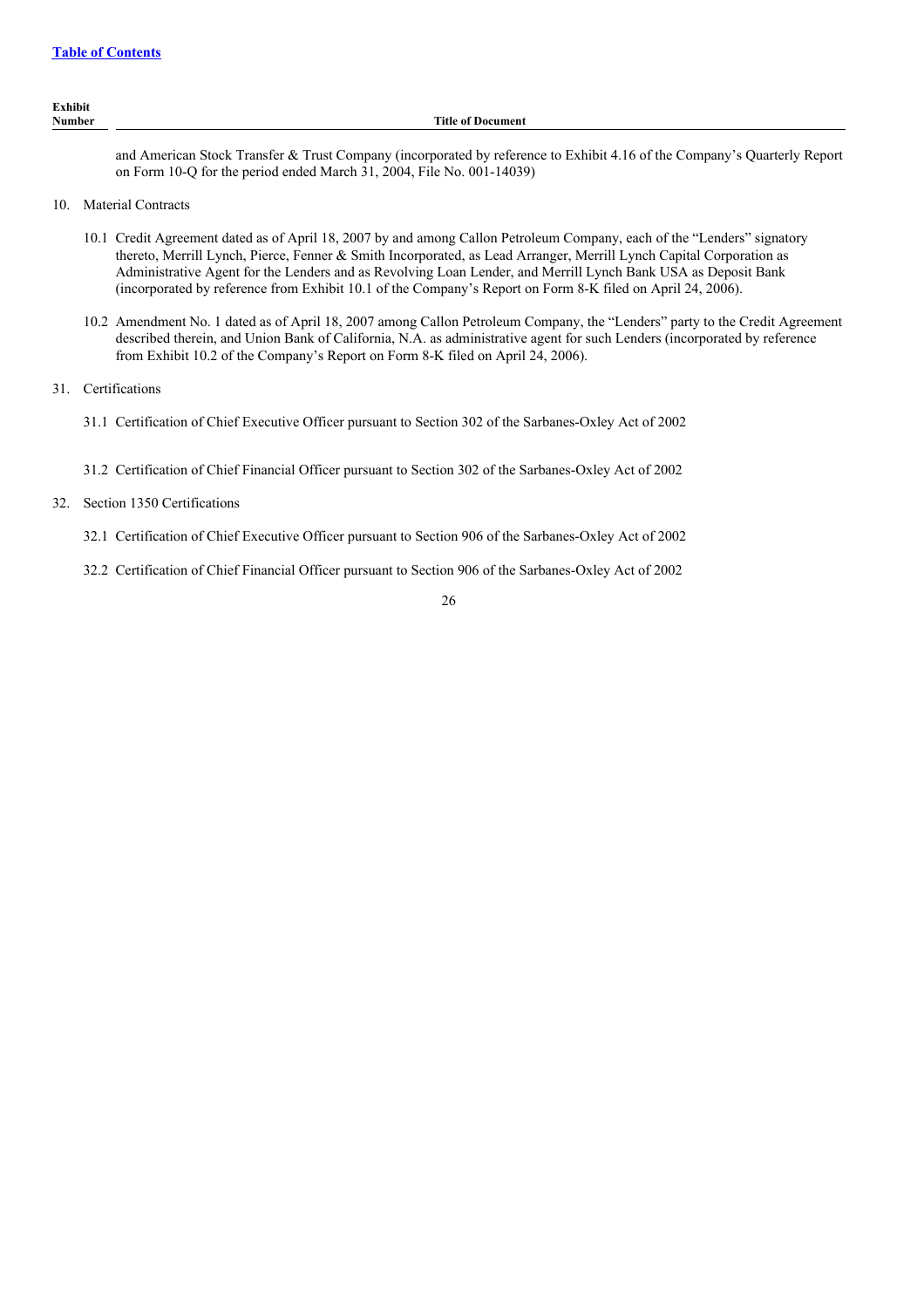#### **CERTIFICATIONS**

<span id="page-26-0"></span>I, Fred L. Callon, certify that:

1. I have reviewed this quarterly report on Form 10-Q of Callon Petroleum Company;

2. Based on my knowledge, this report does not contain any untrue statement of a material fact or omit to state a material fact necessary to make the statements made, in light of the circumstances under which such statements were made, not misleading with respect to the period covered by this report;

3. Based on my knowledge, the financial statements, and other financial information included in this report, fairly present in all material respects the financial condition, results of operations and cash flows of the registrant as of, and for, the periods presented in this report;

4. The registrant's other certifying officers and I are responsible for establishing and maintaining disclosure controls and procedures (as defined in Exchange Act Rules 13a-15(e) and 15d-15(e)) and internal control over financial reporting (as defined in Exchange Act Rules  $13a-15(f)$  and  $15d-15(f)$  for the registrant and have:

(a) Designed such disclosure controls and procedures, or caused such disclosure controls and procedures to be designed under our supervision, to ensure that material information relating to the registrant, including its consolidated subsidiaries, is made known to us by others within those entities, particularly during the period in which this report is being prepared;

(b) Designed such internal control over financial reporting, or caused such internal control over financial reporting to be designed under our supervision, to provide reasonable assurance regarding the reliability of financial reporting and the preparation of financial statements for external purposes in accordance with generally accepted accounting principles;

(c) Evaluated the effectiveness of the registrant's disclosure controls and procedures and presented in this report our conclusions about the effectiveness of the disclosure controls and procedures as of the end of the period covered by this report based on such evaluation; and

(d) Disclosed in this report any change in the registrant's internal control over financial reporting that occurred during the registrant's most recent fiscal quarter (the registrant's fourth fiscal quarter in the case of an annual report) that has materially affected, or is reasonably likely to materially affect, the registrant's internal control over financial reporting; and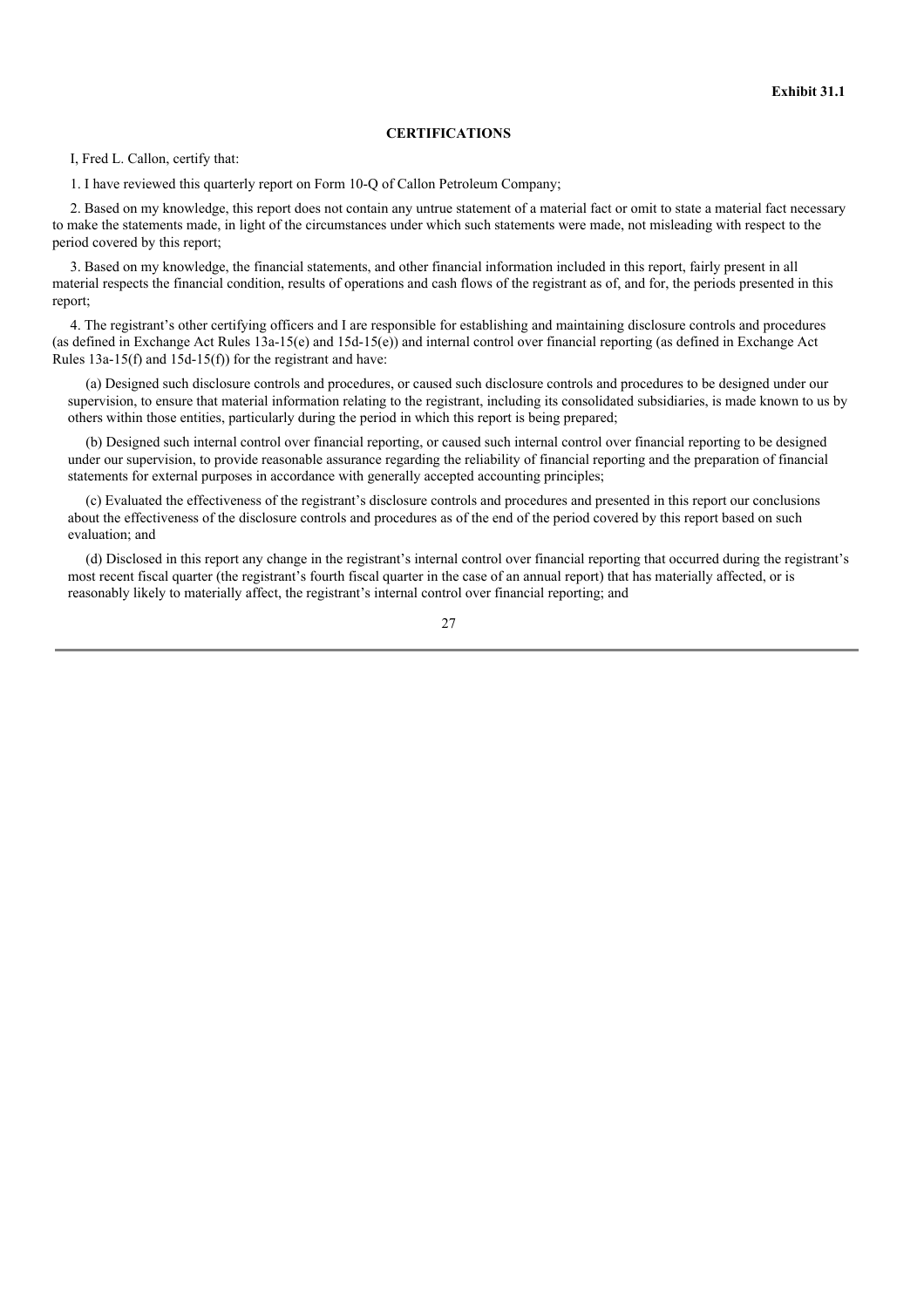5. The registrant's other certifying officers and I have disclosed, based on our most recent evaluation of internal control over financial reporting, to the registrant's auditors and the audit committee of registrant's board of directors (or persons performing the equivalent function):

(a) All significant deficiencies and material weaknesses in the design or operation of internal control over financial reporting which are reasonably likely to adversely affect the registrant's ability to record, process, summarize and report financial information; and

(b) Any fraud, whether or not material, that involves management or other employees who have a significant role in the registrant's internal control over financial reporting.

Date: August 6, 2007

By: /s/ Fred L. Callon

Fred L. Callon, President and Chief Executive Officer (Principal Executive Officer)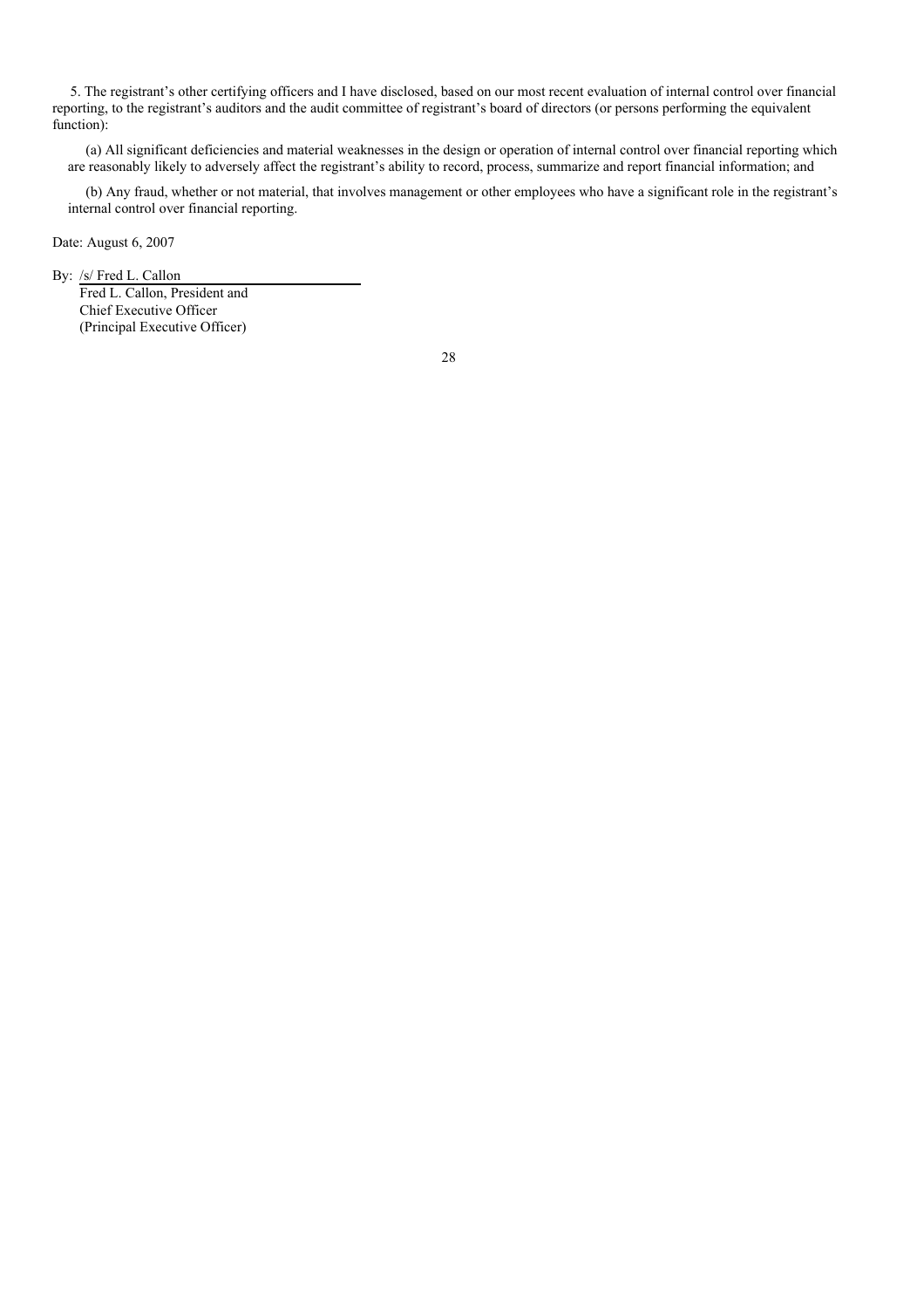#### **CERTIFICATIONS**

<span id="page-28-0"></span>I, B.F. Weatherly, certify that:

1. I have reviewed this quarterly report on Form 10-Q of Callon Petroleum Company;

2. Based on my knowledge, this report does not contain any untrue statement of a material fact or omit to state a material fact necessary to make the statements made, in light of the circumstances under which such statements were made, not misleading with respect to the period covered by this report;

3. Based on my knowledge, the financial statements, and other financial information included in this report, fairly present in all material respects the financial condition, results of operations and cash flows of the registrant as of, and for, the periods presented in this report;

4. The registrant's other certifying officers and I are responsible for establishing and maintaining disclosure controls and procedures (as defined in Exchange Act Rules 13a-15(e) and 15d-15(e)) and internal control over financial reporting (as defined in Exchange Act Rules 13a-15(f) and 15d-15(f)) for the registrant and have:

(a) Designed such disclosure controls and procedures, or caused such disclosure controls and procedures to be designed under our supervision, to ensure that material information relating to the registrant, including its consolidated subsidiaries, is made known to us by others within those entities, particularly during the period in which this report is being prepared;

(b) Designed such internal control over financial reporting, or caused such internal control over financial reporting to be designed under our supervision, to provide reasonable assurance regarding the reliability of financial reporting and the preparation of financial statements for external purposes in accordance with generally accepted accounting principles;

(c) Evaluated the effectiveness of the registrant's disclosure controls and procedures and presented in this report our conclusions about the effectiveness of the disclosure controls and procedures as of the end of the period covered by this report based on such evaluation; and

(d) Disclosed in this report any change in the registrant's internal control over financial reporting that occurred during the registrant's most recent fiscal quarter (the registrant's fourth fiscal quarter in the case of an annual report) that has materially affected, or is reasonably likely to materially affect, the registrant's internal control over financial reporting; and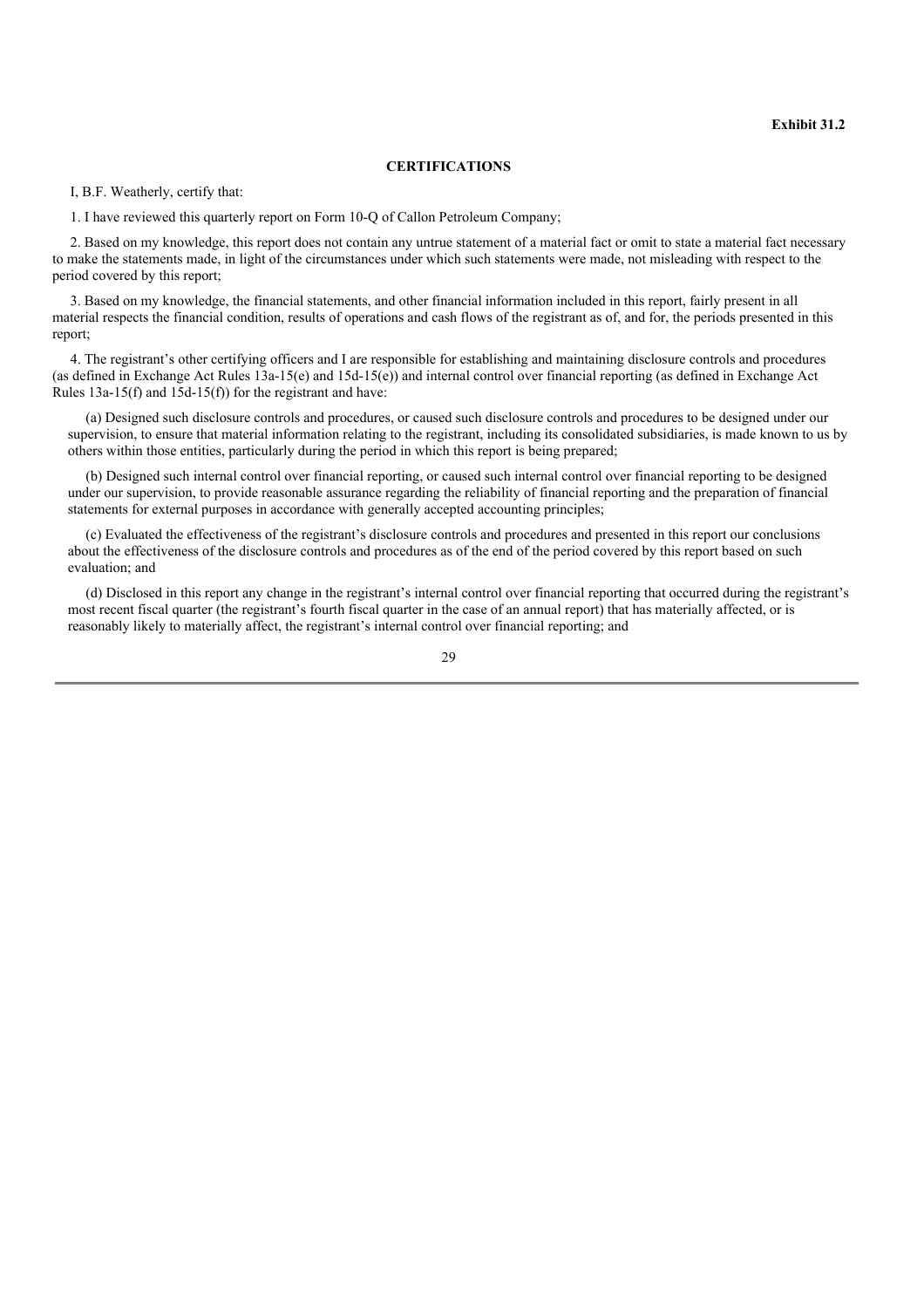5. The registrant's other certifying officers and I have disclosed, based on our most recent evaluation of internal control over financial reporting, to the registrant's auditors and the audit committee of registrant's board of directors (or persons performing the equivalent function):

(a) All significant deficiencies and material weaknesses in the design or operation of internal control over financial reporting which are reasonably likely to adversely affect the registrant's ability to record, process, summarize and report financial information; and

(b) Any fraud, whether or not material, that involves management or other employees who have a significant role in the registrant's internal control over financial reporting.

Date: August 6, 2007

By: /s/ B.F. Weatherly

B.F. Weatherly, Executive Vice-President and Chief Financial Officer (Principal Financial Officer)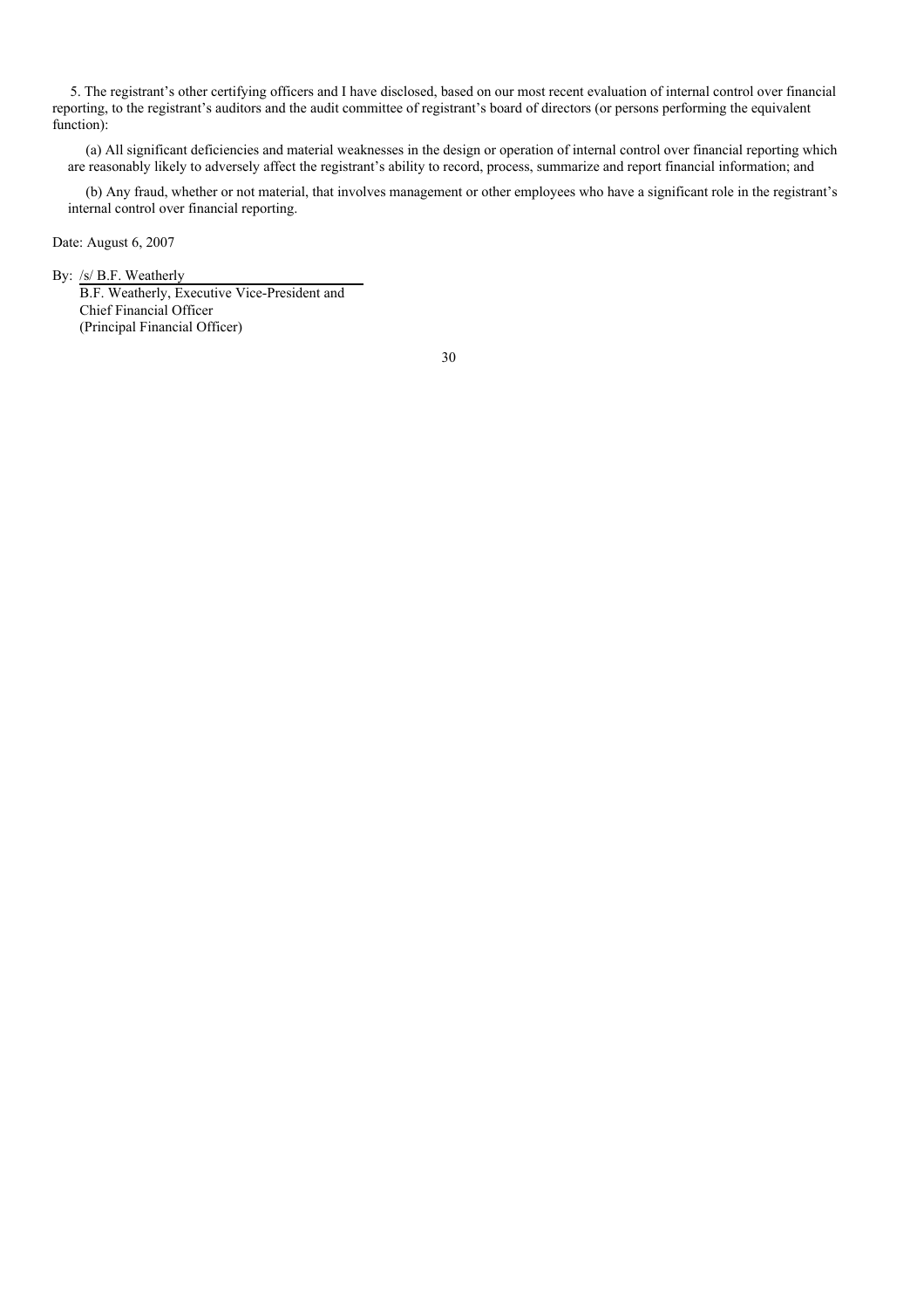#### **CERTIFICATION PURSUANT TO 18 U.S.C. SECTION 1350**

<span id="page-30-0"></span>In connection with the Quarterly Report of Callon Petroleum Company (the "*Company*") on Form 10-Q for the quarterly period ended June 30, 2007, as filed with the Securities and Exchange Commission on the date hereof (the "*Report*"), I, Fred L. Callon, Chief Executive Officer and Principal Executive Officer of the Company, certify, pursuant to 18 U.S.C. § 1350, as adopted pursuant to Section 906 of the Sarbanes-Oxley Act of 2002, that to my knowledge:

(1) The Report fully complies with the requirements of Section 13(a) or 15(d) of the Securities Exchange Act of 1934, as amended; and

(2) The information contained in the Report fairly presents, in all material respects, the financial condition and results of operations of the Company.

Dated: August 6, 2007

/s/ Fred L. Callon Fred L. Callon, Chief Executive Officer (Principal Executive Officer)